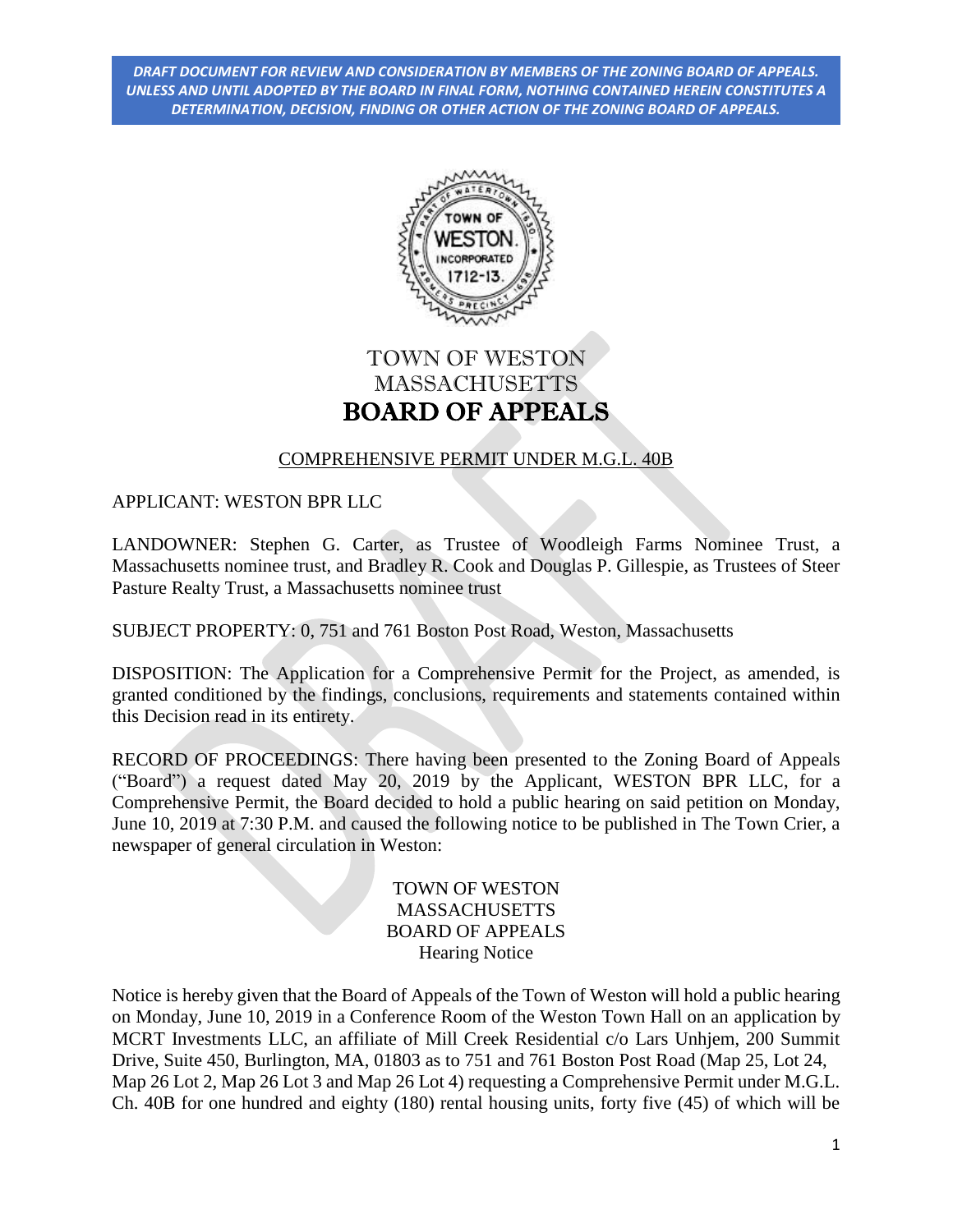restricted as affordable under the terms of the Comprehensive Permit Guidelines. The petition and plans on above application with said Board of Appeals are available for public inspection in the office of the Board of Appeals on Monday through Friday, from 9 A.M. to 4:30 PM and also at https://www.weston.org/1359/751-761-Boston-Post-Road

> Board of Appeals of the Town of Weston By: Winifred I. Li, Chair

The Board also mailed the foregoing notice postage prepaid to  $\Box$ 

On **the Conduct of the Solution** of the Board issued a letter to **[ADD LOCAL BOARD/COMMITTEE** NOTICES], requesting that they consider and comment upon the application and plans.

Pursuant to the foregoing notice, the Board opened a public hearing on Monday, June 10, 2019 at 7:30 P.M. Following the June 10, 2019 hearing, the Board conducted continued public hearings on July 8, 2019, August 12, 2019, September 23, 2019, October 23, 2019, December 10, 2019, January 27, 2020, March 4, 2020, March 12, 2020, May 12, 2020, May 27, 2020, June 16, 2020, July 21, 2020, August 11, 2020 and \_\_\_\_\_\_\_\_, each duly noticed.

The following members were present for all public hearing sessions:

Winifred I. Li, Chair Stephen J. Larocque Natalie B. Sawyer, Acting Secretary

#### I. BACKGROUND

1. The instant Comprehensive Permit Application (together with the revisions set forth below, the "Application") was filed by WESTON BPR LLC (the "Applicant") on May 20, 2019 and seeks a comprehensive permit to build "a luxury rental apartment home community featuring 180 large-format, one, two and three-bedroom apartments in flat and townhome layouts with covered parking. Modera Weston community amenities will be crafted into and around three existing structures and will include a club room, a premium 24-hour fitness center, multiple workfrom-home offices, and a conference room. Modera Weston will feature an outdoor heated pool, outdoor fireplace, and grills" (the "Project"). Not less than 45 of the 180 units will be restricted as "affordable," calculated as reserved for households with incomes of less than 80% of the area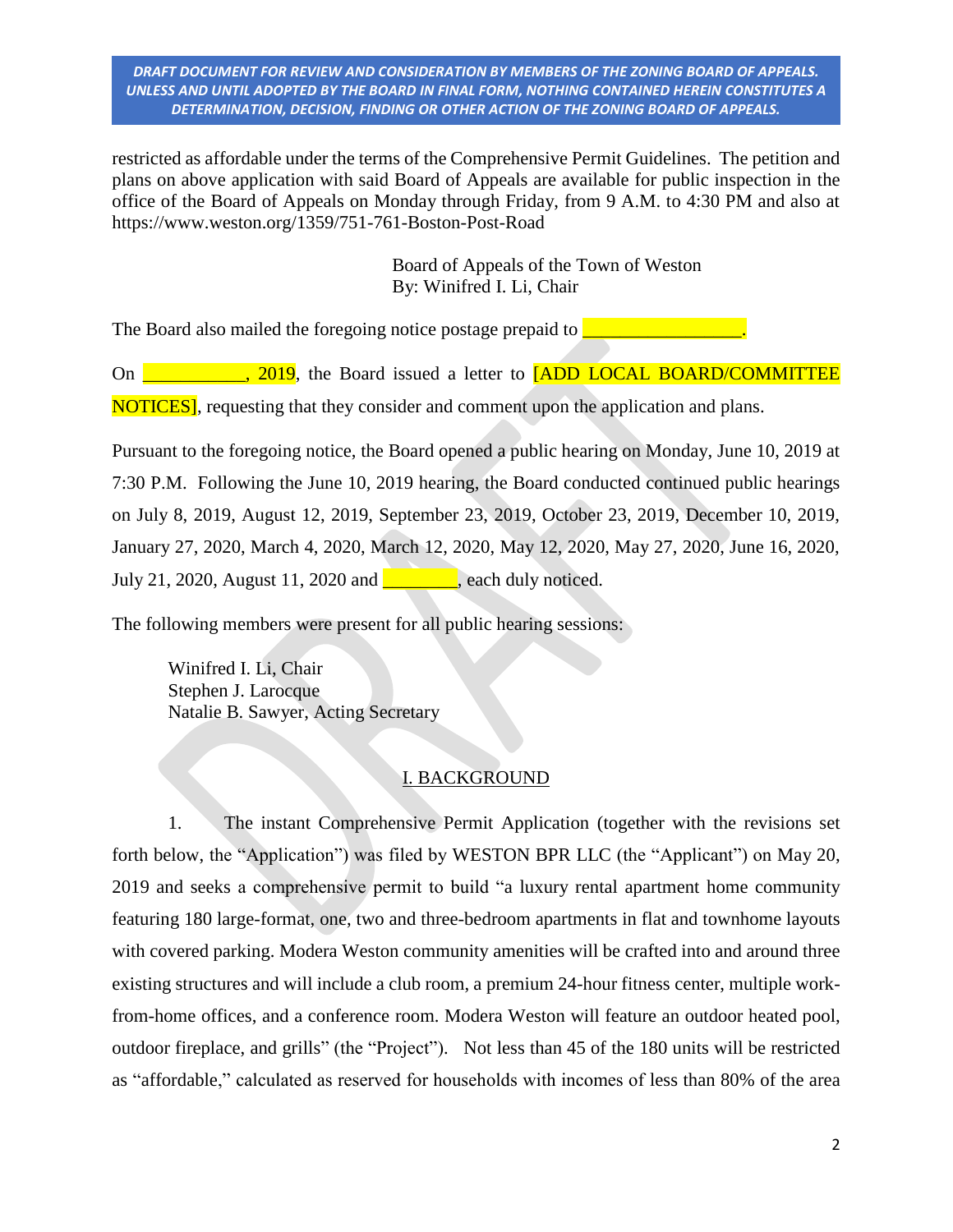median income. The remaining 135 units will have no restriction. The Project is proposed to be located at 0, 751 and 761 Boston Post Road in Weston.

2. The Applicant, and its consultants, submitted the following plans and materials to the Board (collectively the "Plan of Record"):

- a. \_\_\_\_\_\_\_
- b. \_\_\_\_\_\_\_
- c. [JOHN: CAN YOU PLEASE ADD? THANKS]
- 3. Additional documents in the file include:
	- a. \_\_\_\_\_\_\_
	- b. \_\_\_\_\_\_\_
	- c. \_\_\_\_\_\_ [JOHN: CAN YOU PLEASE ADD? THANKS]

4. Correspondence and other communications from residents and other interested parties include:

> $a$ .  $\mathbf b$ . c. \_\_\_\_\_\_ [JOHN: CAN YOU PLEASE ADD? THANKS]

# II. PUBLIC HEARING AND COMMENT

5. The Board held [\_] public hearings, duly advertised, on the following dates: June 10, 2019, July 8, 2019, August 12, 2019, September 23, 2019, October 23, 2019, December 10,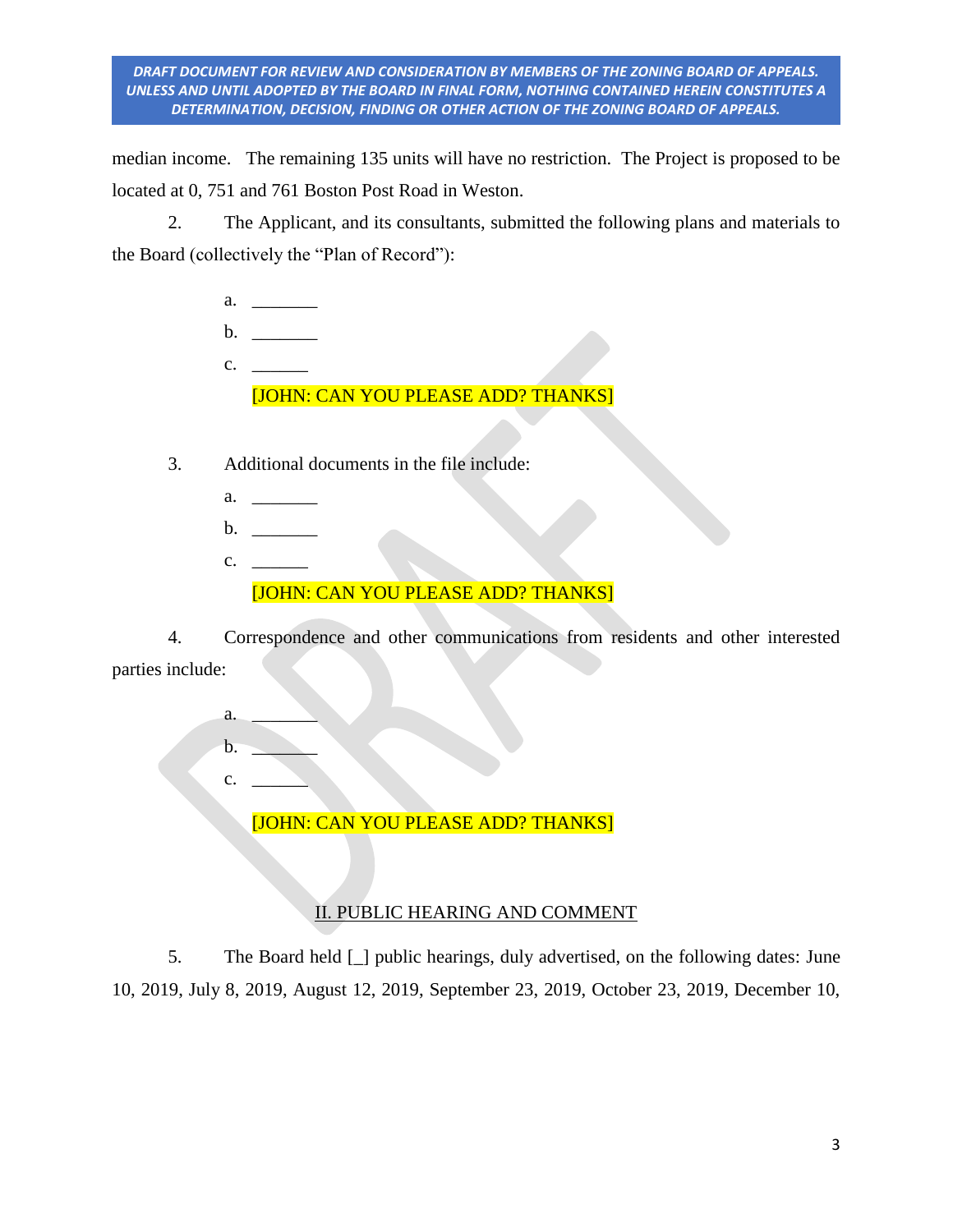2019, January 27, 2020, March 4, 2020, March 12, 2020, May 12, 2020, May 27, 2020, June 16, 2020, July 21, 2020, August 11, 2020 and  $\boxed{\phantom{2\mu\mu\mu}}$  (collectively, the "Public Hearing").<sup>1</sup>

6. On  $\Box$ , 2020, the Public Hearing was timely closed.

## *(a) Comments and Input of Local Boards and Committees*

7. The Board solicited advice and input from local boards and committees. In response to that solicitation, the Applicant met separately with several local boards and committees and made representations in support of the Application to those boards. As described in further detail below, representatives of local boards and committees appeared at the public hearings and provided comment. In addition, local boards, committees and a town working group submitted written comments, which are referenced above. As a result of this input, the Applicant revised the Application in accordance with the comments.

## *(b) Comments and Input of Peer Reviewers*

8. The Board sought and obtained the assistance of the peer reviewers. Consultants of the Applicant met separately with the peer reviewers and made representations in support of the Application to those peer reviewers. As described in further detail below, the peer reviewers appeared at the public hearings and provided comment. In addition, the peer reviewers have submitted written comments, which are referenced above. As a result of this input, the Applicant revised the Application in accordance with the comments of the peer reviewers.

## *(c) Comments and Input of Residents*

9. The Board sought and obtained the input of members of the public. Each of the public hearings was well-attended by members of the public, including abutters, other members of the neighborhood, and interested town residents. Attendees provided robust public comment and raised meritorious concerns about the health and safety impacts of the Application. In addition, the Board encouraged and accepted written comments from members of the public. As a result of

 $\overline{\phantom{a}}$ 

<sup>&</sup>lt;sup>1</sup> The Applicant granted waivers of the time to close the public hearing, through and including April 7, 2020. Thereafter, the time to close the public hearing was further extended by emergency legislative action, which extended the time to close the Public Hearing until 45 days after the end of the state of emergency.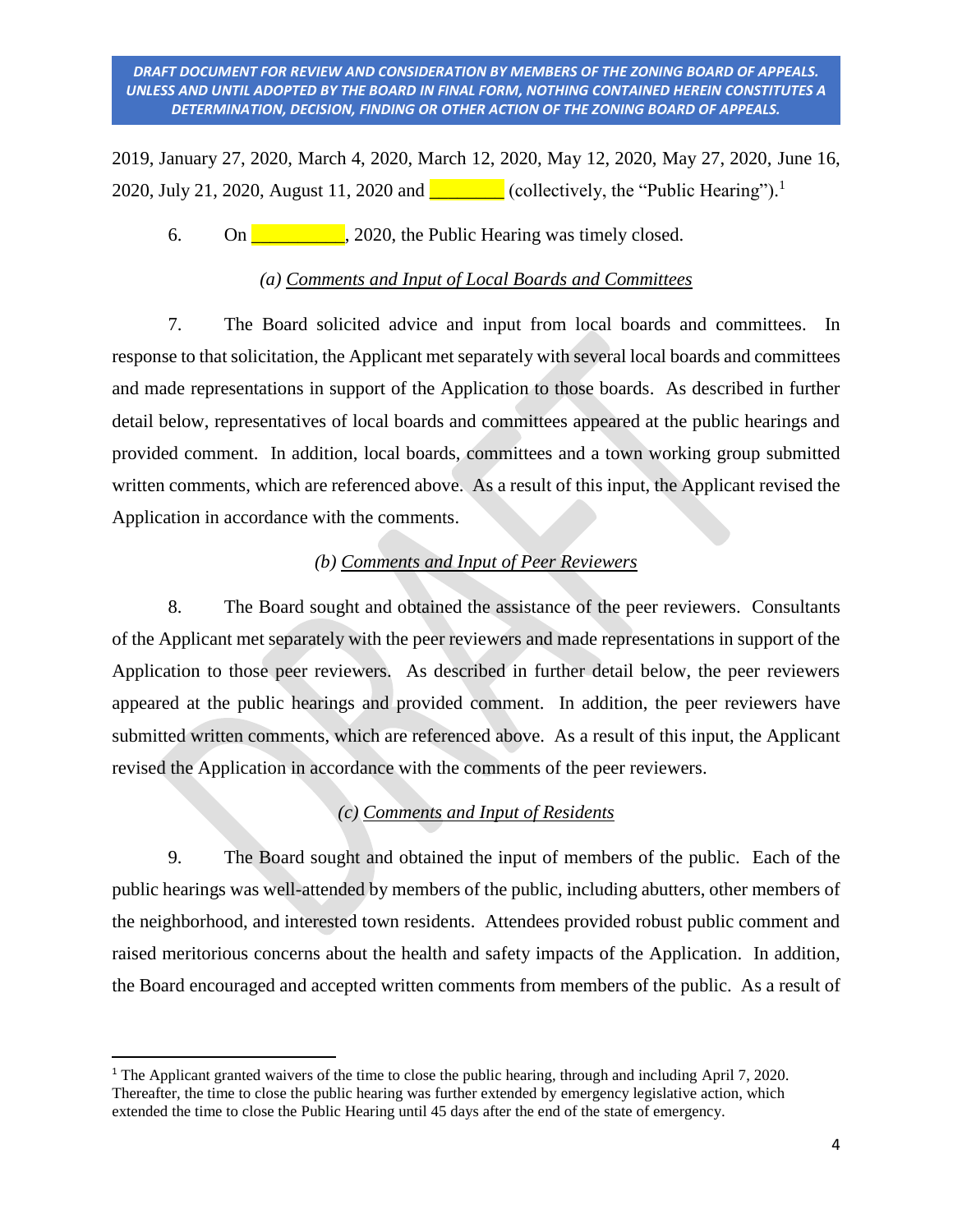this input, the Applicant revised the Application in accordance with certain comments and safety concerns of residents.

### III. STANDARD OF REVIEW

10. The Massachusetts Comprehensive Permit Law ("40B"), M.G.L. c.40B, §§ 20-23, requires a local Zoning Board of Appeals to grant a "comprehensive" single permit to an eligible developer proposing low- or moderate-income housing under certain circumstances. In so doing, 40B permits override of local requirements and regulations that are inconsistent with affordable housing needs if environmental and planning concerns have been addressed. The override of local requirements, however, it not unfettered. The Board is required to make a determination of whether the requested comprehensive permit is "consistent with local needs." The determination is a balancing test; assessing the regional need for low- and moderate-income housing versus the need to protect the health and safety of the occupants of the proposed housing and the residents of the town. $2$ 

11. Per the direction of the Housing Appeals Committee Guidelines, this Board has taken great care to review the Application issue by issue, and at each juncture attempted to formulate solutions that are tailored to permit the project to proceed but mitigate the impact of the development in the interests of community safety. For each issue, the Board has carefully evaluated the evidence, listened to all perspectives, and given the Applicant an opportunity to respond and propose solutions. As a result, the below findings constitute the Board's determination, after applying a thorough balancing test, of conditions which are necessary to avoid substantial harm to occupants of the proposed housing and residents of the town and, therefore, allow for the issuance of a comprehensive permit which is consistent with local needs.

12. A tremendous amount of time and effort that has been dedicated by the Applicant, residents, local boards and committees and consultants and peer reviewers throughout this process. These parties have all provided the Board with a very large amount of information, have been thorough in their presentations to the Board, and have worked (both separately and collaboratively) to identify potential solutions to relevant concerns. It is as a result of these efforts that the Board,

 $\overline{a}$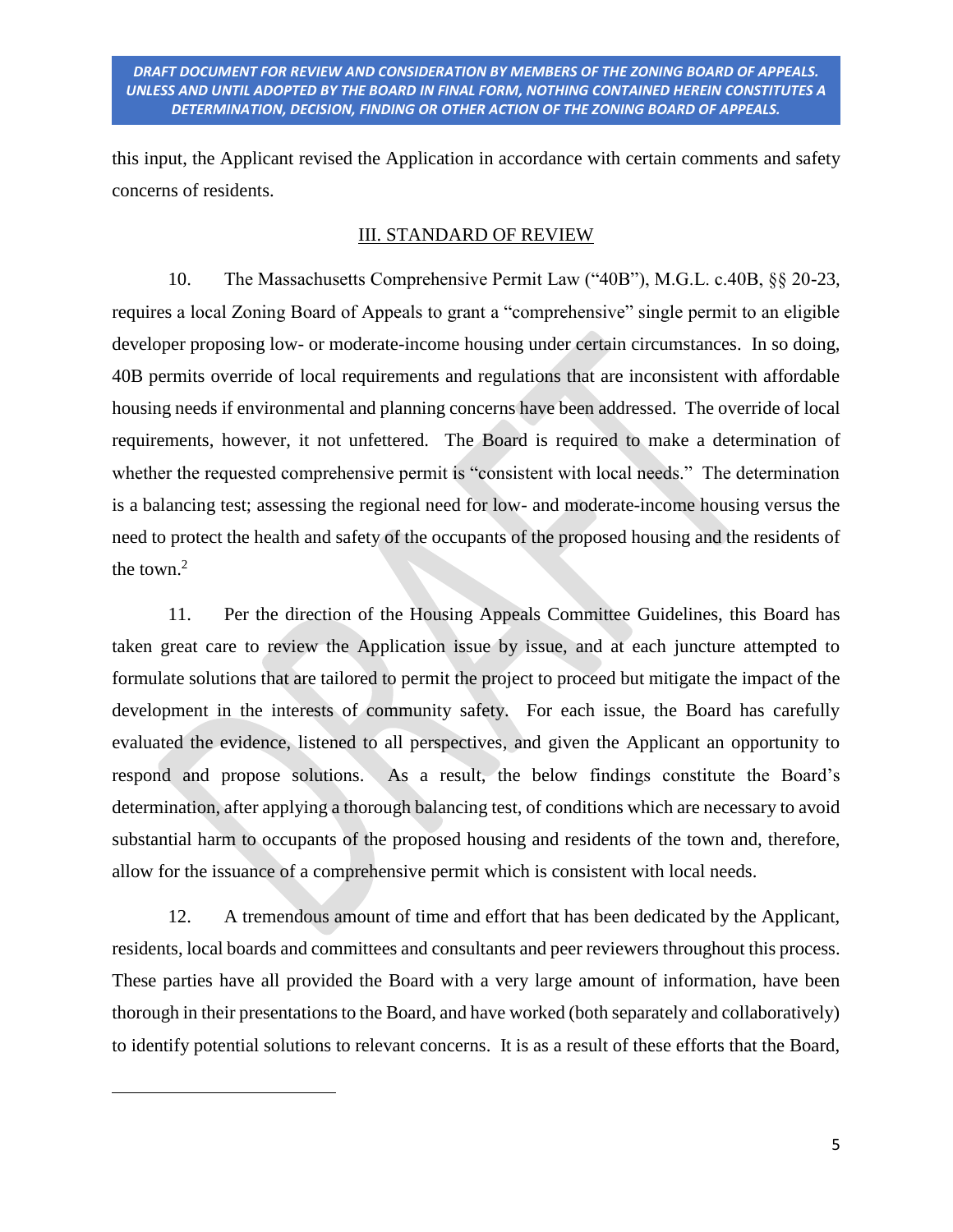as intended by the statute, has been able to craft this Decision, which tailors conditions to address meaningful safety concerns while supporting the need for low- and moderate income housing.

### IV. DECISION

13. Following the close of the public hearing, and after due and open deliberation, the Board voted - to adopt the following findings and grant the requested Comprehensive Permit with the Conditions as set forth below. Accordingly, the Board acts on the requested Waivers, as further set forth below.

### *a. Findings*

14. Upon review of Application as revised (including the documents, plans, representations and other evidence), input from local boards and committees, input from town experts and peer reviewers, input from residents and other interested parties, and other information submitted both in favor of and in opposition to the Project, the Board makes the following findings:

- a. The subject property is located on approximately 61.8 acres, known as Woodleigh Farms ("Subject Property").
- b. The Subject Property is currently owned by Stephen G. Carter, as Trustee of Woodleigh Farms Nominee Trust, a Massachusetts nominee trust, and Bradley R. Cook and Douglas P. Gillespie, as Trustees of Steer Pasture Realty Trust, a Massachusetts nominee trust, and is subject to a purchase and sale agreement with the Applicant.
- c. A Project Eligibility Letter for the proposed project was issued by MassHousing on May 17, 2019.
- d. The Applicant proposes to build 180 units of rental housing on an approximately 14 acre portion of the Subject Property ("Site"). The proposed units consist of one-, two, and three-bedroom apartment homes spread among ten townhome buildings and two flat-style apartment buildings over covered parking. A clubhouse with pool and outdoor amenities is located at the rear of the property. Historic structures (repurposed as leasing/reception offices, work-from-home spaces, and a guest suite) are located near the entrance to the property along Boston Post Road.
- e. At least 25% (or 45) of the 180 rental units shall remain permanently affordable and shall be marketed and rented to eligible households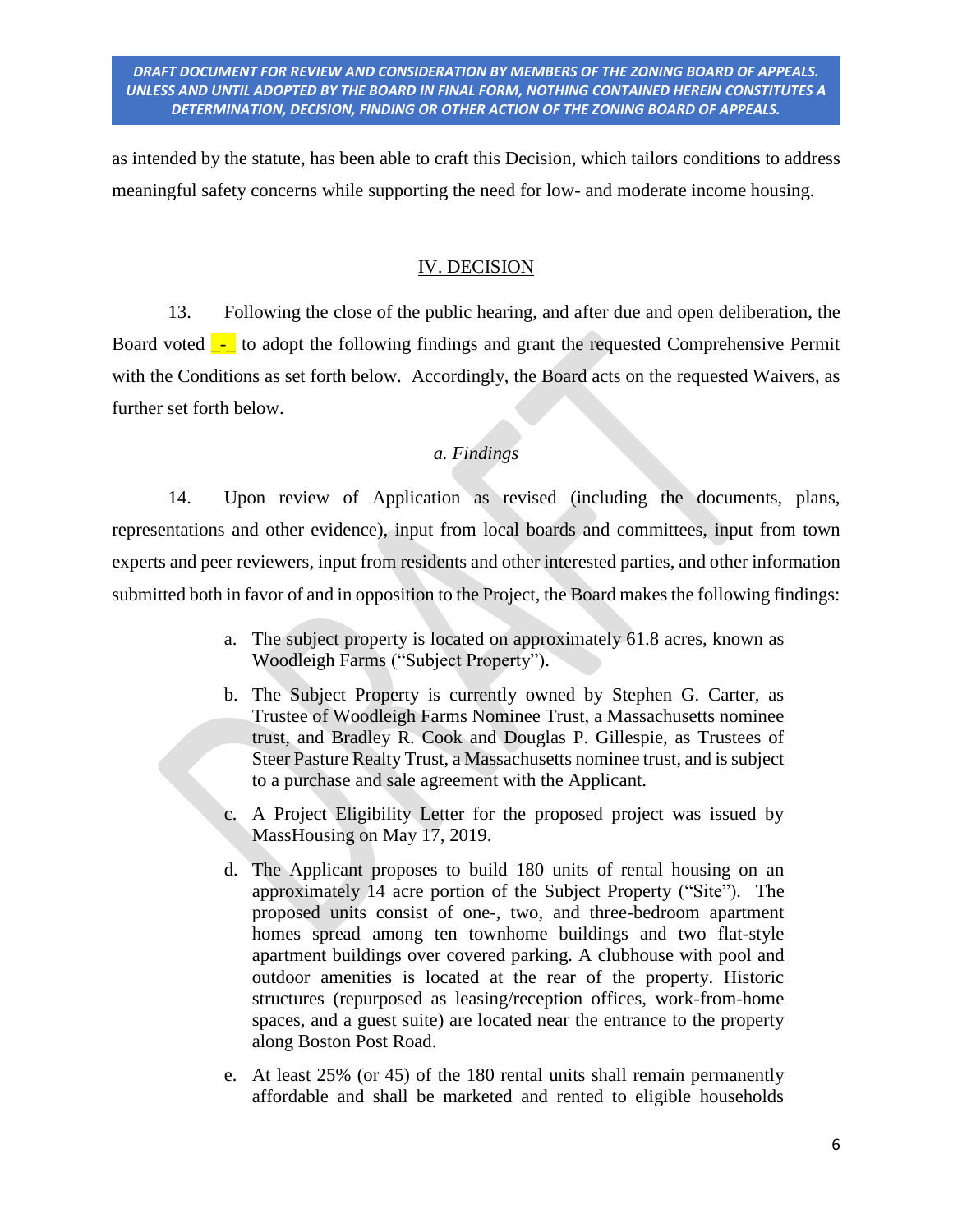whose annual income may not exceed 80% of area median income ("AMI"), adjusted for household size, as determined by the United States Department of Housing and Urban Development ("DHCD"), and, subject to the approval by DHCD, all of the units in the Project, not only the Affordable Units, shall be eligible to be included in the Town's Subsidized Housing Inventory, as maintained by DHCD.

- f. Multiple historic structures are located on the Site, including structures known as the Mark Sibley/Mary Rice House, Mirick/Farnsworth House, Eleanor Raymond House and the Mark Sibley Barn.
- g. The Site contains open space in the southerly portion of the site in the vicinity of the main driveway and residence. The remainder of the Subject Property is primarily forested with considerable areas of wetlands. Wetland resources include Cherry Brook and associated riverfront area, bordering vegetated wetlands and associated 100-foot buffer zone, bordering land subject to flooding, and a vernal pool.
- h. Elevated lead and arsenic concentrations are present on the Site, in soil in an area formerly utilized as an orchard, and elevated lead concentrations in soil adjacent to a barn. The lead and arsenic concentrations in the orchard area have been attributed to the former use of lead arsenate pesticides; the lead concentrations in the barn area have been attributed to the presence of lead-based paint from the barn siding.
- i. The concentration of lead and arsenic are over the Massachusetts Contingency Plan (MCP) 310 CMR 40:000 clean up standards. However, for releases of contaminants due to former pesticide use or lead paint the MCP provides an exemption to notification to Massachusetts Department of Environmental Protection in Sections 310 CMR 40.0317(8)(c) and 310 CMR 40.0317(8)(a), respectively.
- j. While the contaminants found in the soil are exempt from notification to the Massachusetts Department of Environmental Protection, the potential health risks for the associated the lead and arsenic from the pesticides and lead paint are no different than if lead and arsenic were from sources that are regulated by the MCP .
- k. In addition to the impacted soil removal, the proposed development may require the removal of between 160,000 to 96,000 cubic yards of soil to achieve the desired grades for the development. Such a large volume of soil removal in a residential area can present hazards due to traffic, noise and dust.
- l. The Site is located on Route 20, an east/west arterial owned and maintained by the Massachusetts Department of Transportation and considered a Scenic Road.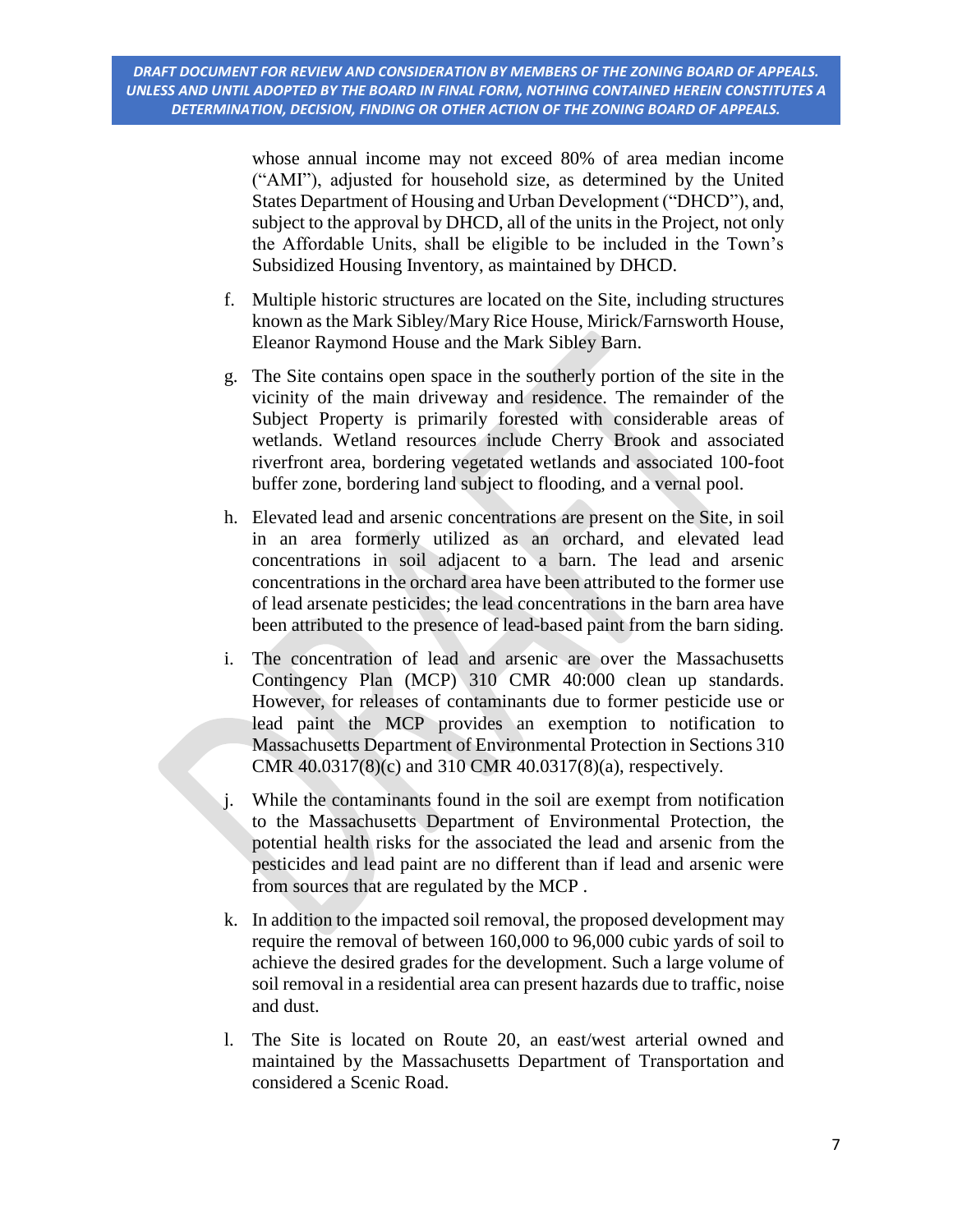- m. Single-family residences primarily line Route 20 to the south of the Subject Property except for Highland Meadows, an age-restricted condominium community with access off Route 20. Single-family residences abut the Subject Property to the west near Boston Post Road and primarily wooded areas and some wetlands heading north. The northerly portion of the Subject Property is adjacent to the Mass Central Rail Trail, a multi-use recreational path located within inactive Boston and Maine Railroad property. The easterly portion of the Subject Property is bounded by Cherry Brook and residential properties.
- n. The Site is located approximately 0.4-mile west of the intersection of Route 20 at Highland Street and Boston Post Road and 0.3-mile east of the intersection of Route 20 at Love Lane. There are no crosswalks or bicycle facilities on Route 20, Highland Street or Love Lane.
- o. No public transportation is available within the vicinity of the Site.
- p. Residents of Boston Post Road and nearby cross-streets provided firsthand accounts of vehicle crashes and existing traffic safety issues in the vicinity of the Site.
- q. Residents of Boston Post Road and nearby cross-streets provided firsthand accounts of the residential nature of the surroundings, large population of children and, therefore, the sensitivity and safety risk associated with soil contaminants during construction.
- r. In accordance with Board regulations, the Board determined that it required technical advice unavailable from municipal employees. As a result, the Board employed the following outside consultants (each a "Peer Reviewer") to review the submissions of the Applicant and its consultants:
	- i. MetroWest Engineering, Inc., 75 Franklin Street, Framingham, MA
	- ii. Arcadis Design & Consultancy, 30 Braintree Hill, Suite 105, Braintree, MA
	- iii. MDM Transportation Consultants, Inc., 28 Lord Road, Suite 280, Marlborough, MA
	- iv. KDTurner Landscape Architecture, **QUE ALC 2014**

The Peer Reviewers provided assistance to the Board in plan review, impact analysis, project feasibility and other technical matters necessary to ensure compliance with relevant laws and regulations prior to action by the Board. The Peer Reviewers also provided advice and recommendations for conditions, which are incorporated below. All Peer Reviewers were selected and retained by the Board, with the actual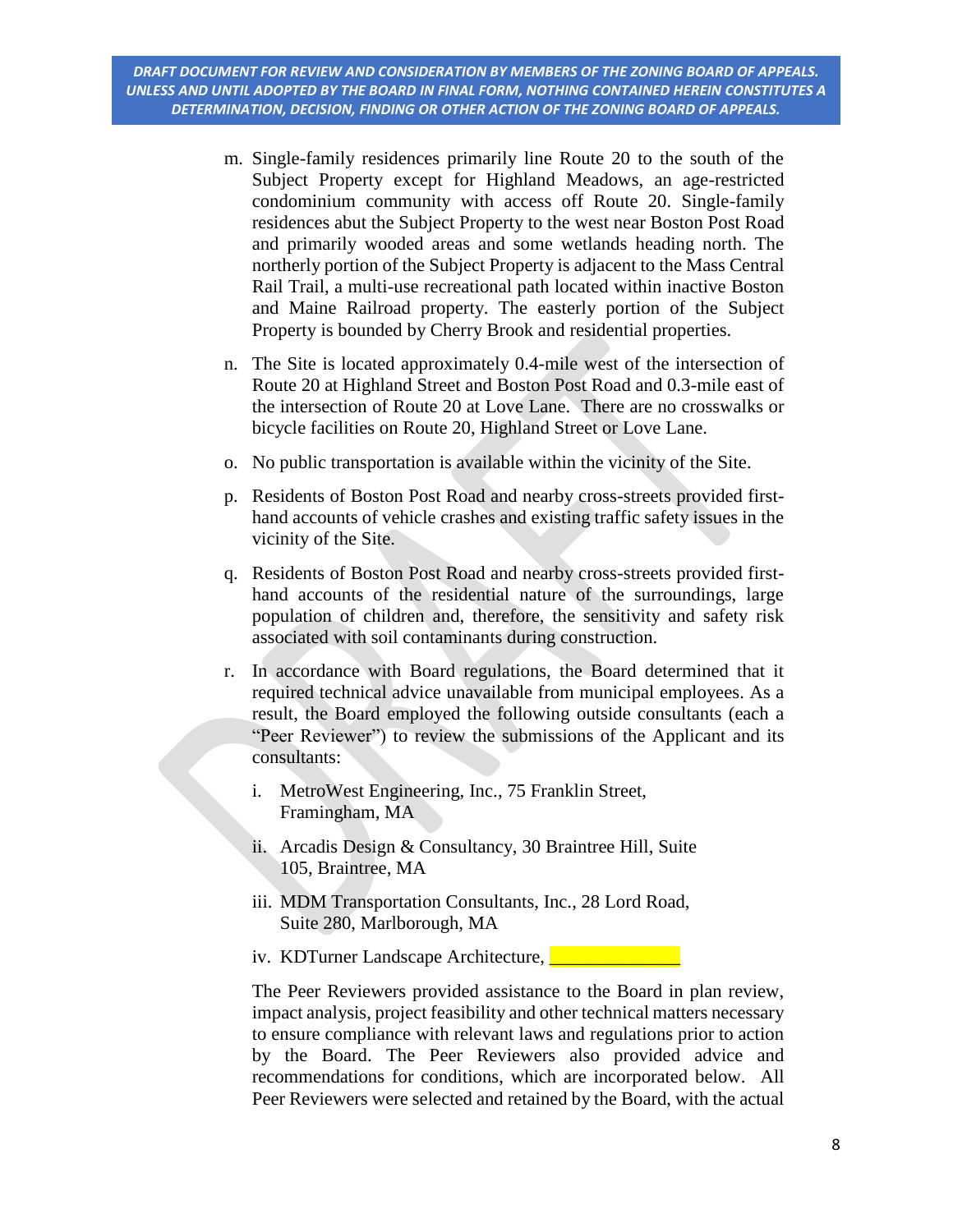and reasonable costs for the services paid by the Applicant. In addition, the Board employed Town Counsel, KP Law, P.C., 101 Arch Street, Boston, Massachusetts, for necessary legal assistance associated with the review of the Application and to ensure compliance with all application laws and regulations.

- s. A Road Safety Audit for the intersections of Route 20 at Highland Street and Boston Post Road and Route 20 at Love Lane was conducted by Toole Design, 2 Oliver Street, Suite 305, Boston, MA 02109, for the Massachusetts Department of Transportation, and a final report ("Weston RSA Report") dated April 29, 2020 was submitted to the Board. The Weston RSA Report identified safety issues and suggested potential enhancements that could improve the safety issues at the intersections of Route 20 at Highland Street and Boston Post Road and Route 20 at Love Lane.
- t. A Road Safety Audit for the intersections of Route 20 at Old Connecticut Path and Route 20 at Plain Road was conducted by Toole Design, 2 Oliver Street, Suite 305, Boston, MA 02109, for the Massachusetts Department of Transportation, and a final report ("Wayland RSA Report") dated April 29, 2020 was submitted to the Board. The Wayland RSA Report identified safety issues and suggested potential enhancements that could improve the safety issues at the intersections of Route 20 at Old Connecticut Path and Route 20 at Plain Road.
- u. The Project does not comply with certain zoning bylaw provisions. As provided in Chapter 40B, the Applicant has requested waivers from these provisions.
- 15. The Board voted  $\frac{1}{2}$  to adopt the above findings.

## *b. Conditions*

16. In light of the information received, the findings as set forth above, and after due and open deliberation, the Board determined that the following Conditions are appropriate and necessary to avoid substantial harm to occupants of the proposed housing and residents of the town:

## *(1) General Conditions*

17. This Comprehensive Permit is issued for the Project, as amended and revised as referenced herein, and with the conditions as set forth herein ("Conditions"). This Decision shall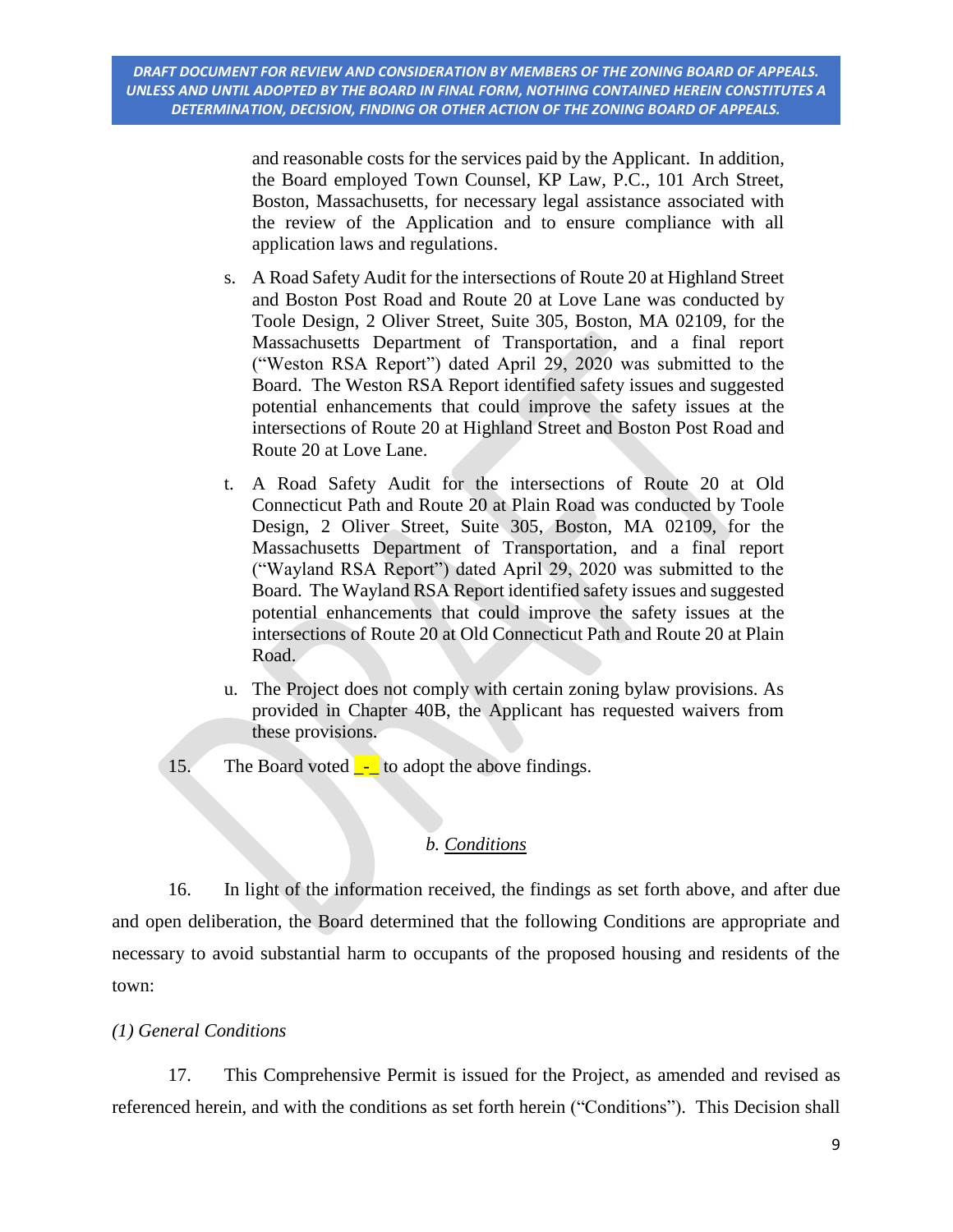be recorded at the Middlesex South Registry of Deeds. Proof of recording shall be forwarded to the Board and the Building Inspector prior to issuance of a building permit or the start of construction.

18. This Comprehensive Permit is issued to the Applicant, WESTON BPR LLC, or an affiliate of the Applicant and as otherwise provided by 760 CMR  $56.05(12)(b)$  et.seq. Any subsequent transfer of this Comprehensive Permit to a person or entity other than WESTON BPR LLC shall require notice to the Board and written confirmation from DHCD pursuant to 760 CMR 56.05(12)(b), that the transferee meets the project eligibility requirements in 760 CMR 56.04(1) and shall be confirmed to the Board in writing.

19. The provisions and Conditions of this Comprehensive Permit shall be binding upon the Applicant and its successors and assigns, and the authorizations and obligations hereunder shall run with the land. Any instrument for sale or transfer of rights or interests in all or any part of the Subject Property shall include a condition that all successors are bound by the terms and conditions of this Comprehensive Permit.

20. Revised plans reflecting all of the Conditions of this Comprehensive Permit shall be prepared and submitted to the Board for review and approval. To the extent the Board determines additional peer review is necessary, the Applicant shall bear the reasonable cost of the reviewer.

21. The Project shall be limited to a maximum of 180 rental units, as proposed by the Applicant on the amended plans referenced the Plan of Record. As a condition of any approval hereunder, at least 25% of the 180 units shall remain affordable ("Affordable Units") and shall be marketed and rented to eligible households whose annual income shall not exceed 80% of AMI, adjusted for household size, as determined by the Massachusetts Department of Housing and Community Development ("DHCD"). Subject to the approval by DHCD, all rental units, not only the Affordable Units, shall be eligible to be included in the Town's Subsidized Housing Inventory ("SHI"), as maintained by DHCD. Any increase in the number of units or unit size is a violation of the Zoning Bylaw and this Comprehensive Permit.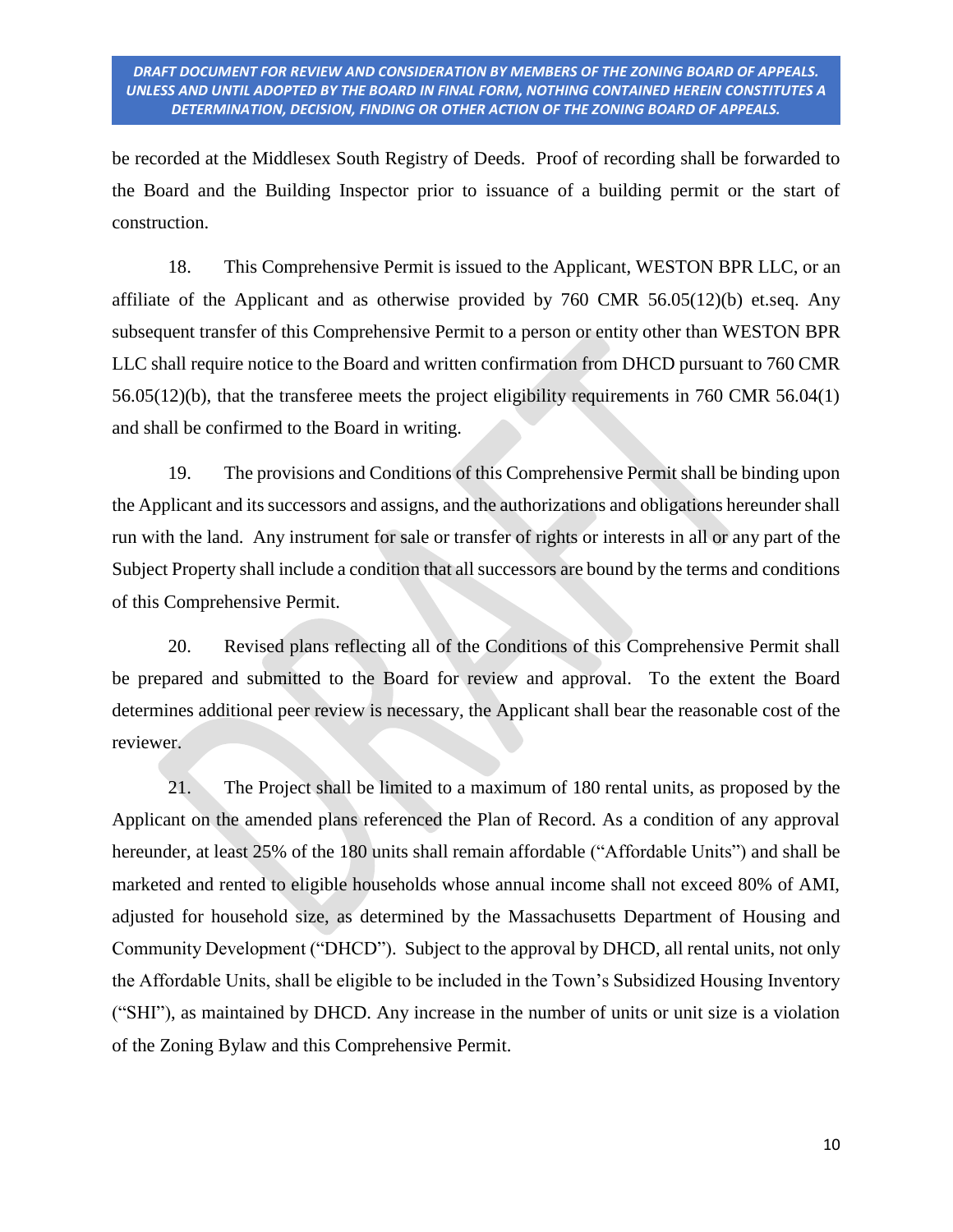22. The Applicant shall notify the Town Manager of Weston when building permits and occupancy permits are issued for the Affordable Units and shall cooperate with the preparation of request forms to add all of the rental units to the Town's SHI as provided for under 760 CMR 56.03(2). The 45 Affordable Units shall remain permanently affordable for so long as the Project is not in compliance with the Town's Zoning Bylaw, or for the longest period allowed by law, if longer, so that the Affordable Units shall continue to serve the public purposes for which this Comprehensive Permit was authorized under M.G.L. ch. 40B, §§20-23.

23. The Applicant shall not take any action, or fail to take action, such that the Project would be brought out of compliance with M.G.L. ch. 40B, this Comprehensive Permit, or the applicable DHCD Regulations and Guidelines.

24. The construction or renovation and occupancy of the Project shall be in conformity with the Plan of Record, as modified to be consistent with this Decision, and there shall be no further division or subdivision of the Subject Property, or the creation of additional housing units or any other structures or infrastructure, without further approval of the Board in the form of an amendment to this Decision and pursuant to statutory requirements applicable at the time and in accordance with the terms and conditions of this Decision.

25. Because of the acute need for additional affordable housing in Weston, the Applicant shall work diligently to provide local preference to Weston residents. To the extent allowed by the Subsidizing Agency, the Applicant shall provide a preference category to the extent allowed under State and Federal law. To the extent the Subsidizing Agency requires evidence be provided in support of the Local Preference, it shall be the responsibility of the Town to provide such evidence, but the Applicant shall assist the Town in the gathering of the necessary evidence. This Condition (only) shall become void if the Subsidizing Agency does not approve this Local Preference requirement prior to such time as the Affordable Units are ready to be marketed, or shall be voidable by the Board if the preference would preclude the Affordable Units from being included on the Town's SHI. Local preference shall be given to Weston residents to the extent allowed under State and Federal law. The Applicant and such other designee approved by MassHousing shall make a diligent effort to locate eligible persons who meet the necessary qualifications as well as the applicable income requirements. Any additional costs to the Town for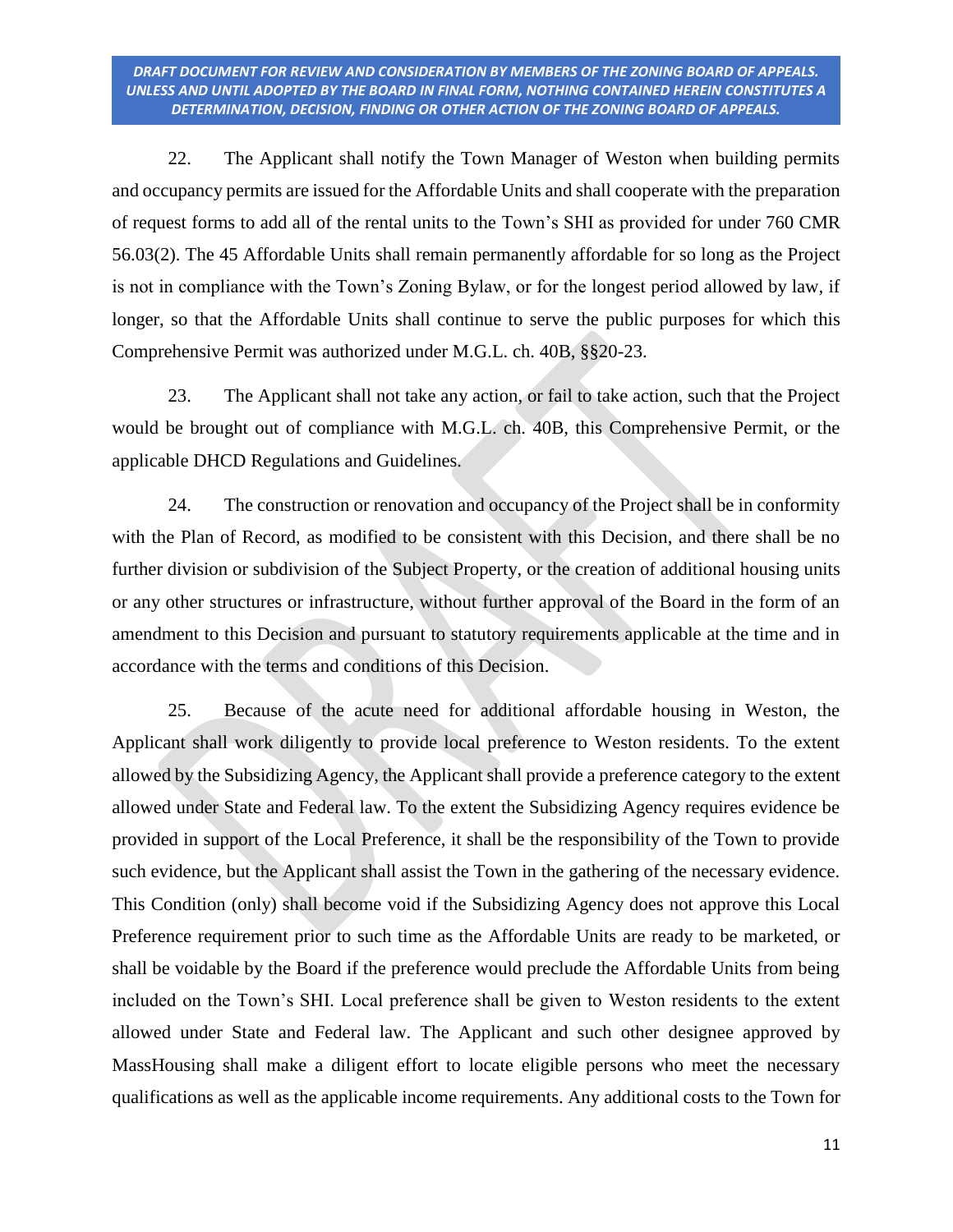establishing and monitoring a lottery system for the Affordable Units shall be borne by the Applicant.

26. To the extent allowed by the Subsidizing Agency as provided for under M.G.L. ch. 40B, an affordable restriction and regulatory agreement shall be signed with the Subsidizing Agency and the Town and shall be recorded at the Middlesex Registry of Deeds. As required by law and the Subsidizing Agency, the Applicant shall be a limited dividend organization and comply with the limited dividend requirements of M.G.L. ch. 40B, §20 and otherwise limit its profits as required under M.G.L. ch. 40B (as determined by the Subsidizing Agency) and any excess profits shall forthwith be paid by the Applicant and distributed as required by the Subsidizing Agency and in accordance with applicable law, regulations and/or guidelines. To the extent allowed under M.G.L. ch. 40B, the Town and the Board may conduct an independent audit of the Project on an annual basis to ensure compliance with profit limitation imposed by applicable law and/or regulation. If so, the Applicant shall make its books and records available to the independent auditor and shall cooperate fully with the independent auditor's reasonable requests for information.

27. The Project shall comply with all applicable rules, regulations, filing and permit requirements and certifications required by the regulations governing the Massachusetts Environmental Policy Act ("MEPA") to the extent that MEPA review is required, compliance with which shall be a condition precedent to the commencement of work authorized under this Comprehensive Permit, and no grading, land disturbance, issuance of any building permit or construction of any structure or infrastructure shall commence until any applicable requirements of MEPA have been complied with in full.

28. The Project shall comply with all applicable rules, regulations, filing and permit requirements and certifications required by regulations issued pursuant to the Massachusetts Wetlands Protection Act and the Massachusetts Endangered Species Act, compliance with which shall be a condition precedent to the commencement of work authorized by this Comprehensive Permit, and no grading, land disturbance, issuance of any building permit or construction of any structure or infrastructure shall commence until any applicable requirements of both Acts have been complied with in full.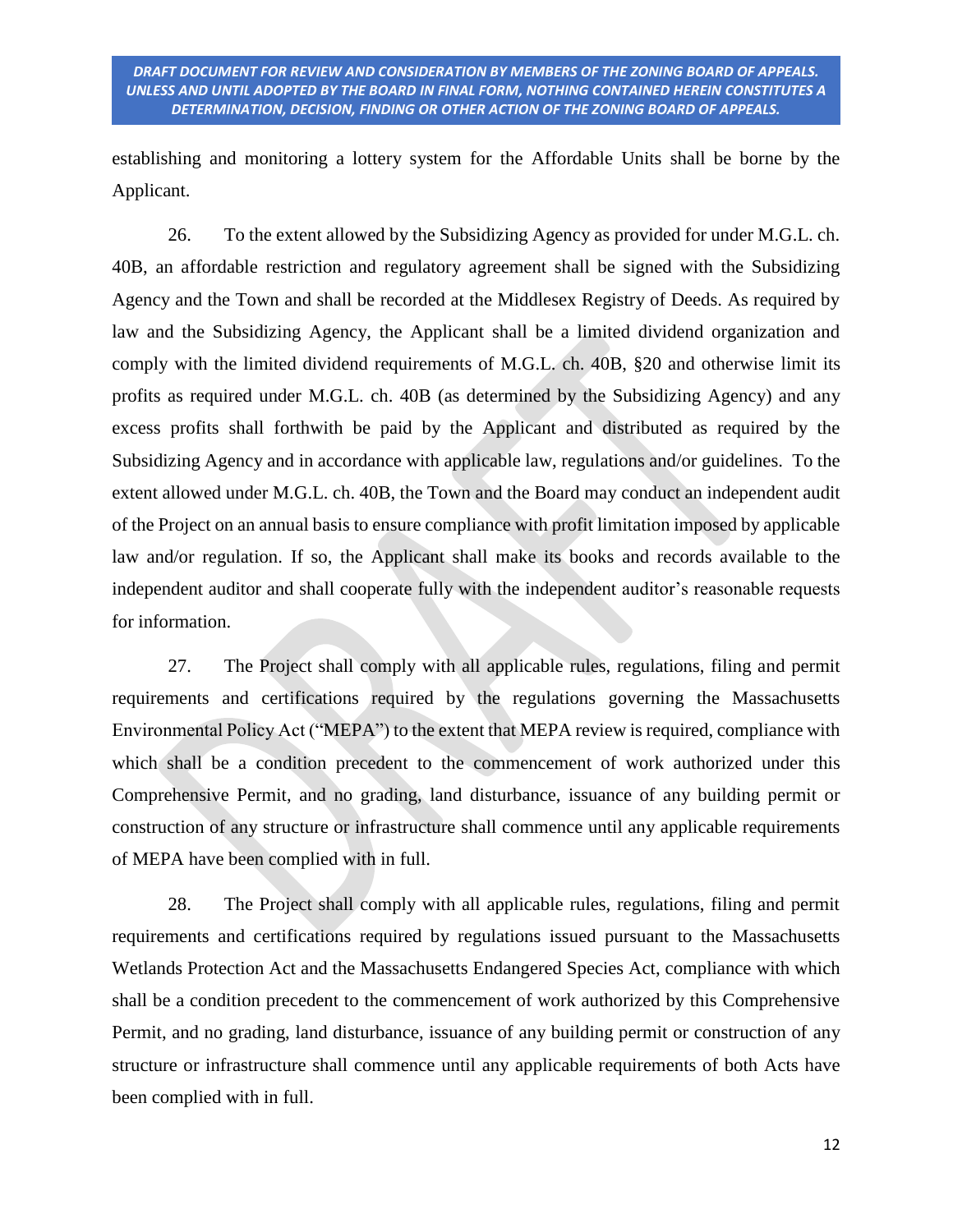29. The Project shall comply with all applicable rules, regulations, filing and permit requirements and certifications of the Department of Environmental Protection ("DEP"), compliance with which shall be a condition precedent to the commencement of work authorized by this Comprehensive Permit, and no grading, land disturbance, issuance of any building permit or construction of any structure or infrastructure shall commence until the requirements of DEP have been complied with in full.

30. The Applicant shall copy the Board and the Building Inspector on all testing results, official filings and other permits issued for the Project by any governing entity.

31. With the exception of the portion of the parcel transferred to the Town, as set forth in below, nothing herein may be construed as transferring responsibility for the property to the Town. The internal roadways, utilities, drainage systems, wastewater collection, and all other infrastructure shown in the Plan of Record shall remain private, and the Town of Weston shall not have, now or ever, any legal responsibility for the operation or maintenance of the infrastructure, including but not limited to snow removal and trash collection.

32. No grading, land disturbance, or construction shall commence until the Applicant or MassHousing has supplied the Board with written evidence indicating availability of qualifying program funds or conventional financing to complete the Project. The responsibilities of this condition are non-transferable and non-assignable. The Comprehensive Permit granted by this Decision shall lapse and become void and shall be considered without force or effect if the Applicant or MassHousing does not timely supply the Board with such written correspondence.

33. Prior to the issuance of any building permit, the Applicant shall certify in writing to the Building Inspector and the Board that it has complied with the below, and has fulfilled all other requirements which, pursuant to this Decision or other applicable laws or regulations, must be met in advance of a building permit.

> a. That it has delivered to the Board a certified copy of the financing contract between Applicant and the federal or state agency or conventional financing commitment providing the funding for construction of low or moderate income housing required by the Chapter 40B for a Comprehensive Permit for the Site;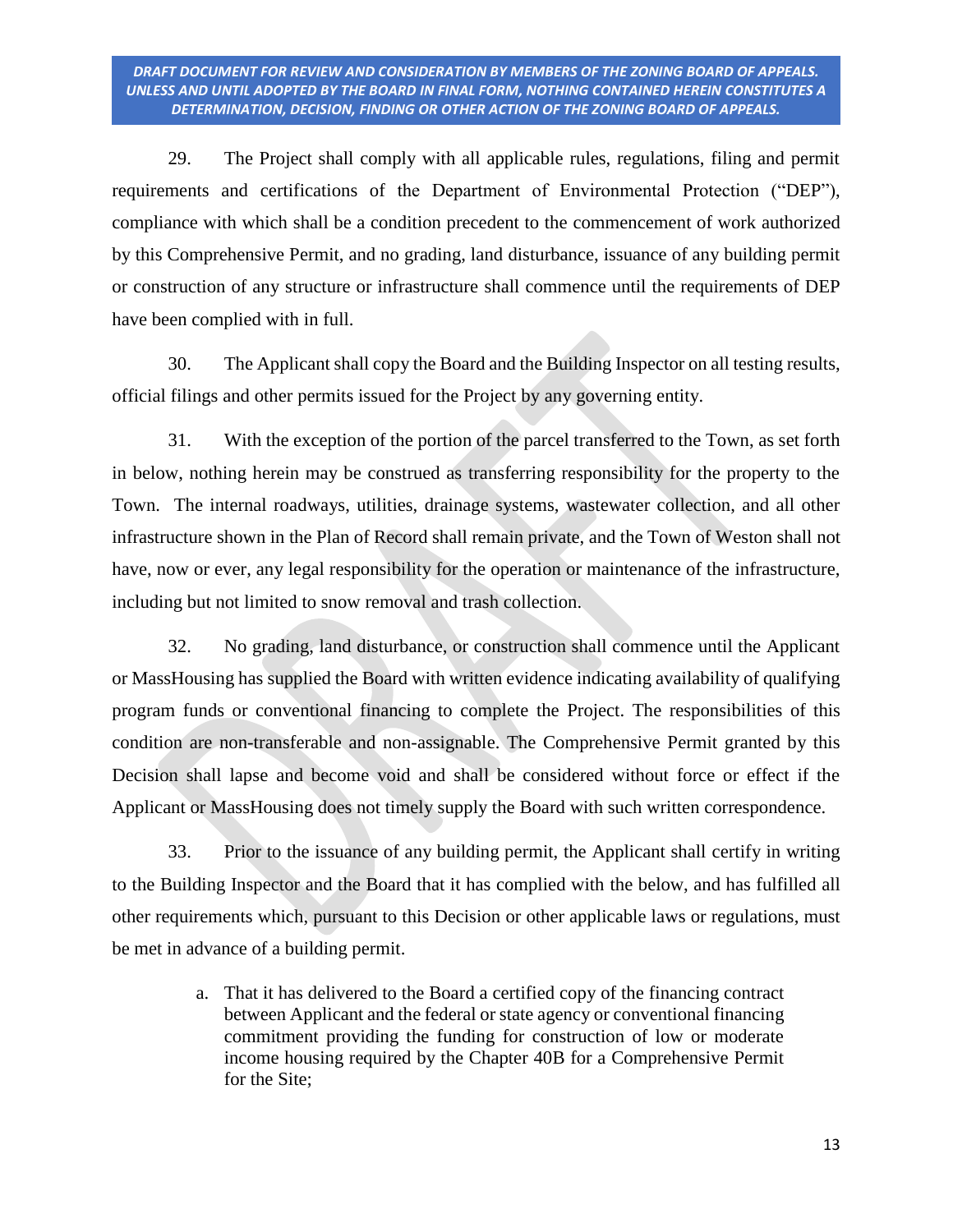- b. That it has delivered to the Board and the Building Inspector final architectural drawings for all buildings shown on the Plan of Record providing a scaled depiction of the front, rear and side elevations, duly sealed and signed by an architect registered in the Commonwealth of Massachusetts;
- c. That it has delivered to the Board and the Building Inspector full and detailed landscaping plans duly sealed and signed by Landscape Architect registered in the Commonwealth of Massachusetts that show suitable and conforming on-site landscaping and screenings, shade trees as well as the type and number, size and location of all proposed landscaping materials;
- d. That it has delivered to the Board and the Building Inspector final and detailed utilities plans and profiles including properly labeled drainage components and all site utilities; electric, gas, water supply wells, water supply lines, wastewater disposal systems and appurtenances and dwelling unit connections thereto, and to the detail required to obtain a building permit in accordance with the State Building Code;
- e. That it has delivered to the Board and the Building Inspector final and detailed plans and profiles prepared and duly sealed and signed by a structural engineer. Final plans shall be delivered to the Building Inspector for review to determine if they are in conformance with this Decision and after any necessary peer review paid for by Applicant prior to issuance of building permits. Copies of the final approved plans shall be filed with the Board;
- f. That it has delivered to the Board a written submission describing all easements and covenants affecting the use of the Subject Property, referring to such covenants and locating such easements on a site plan. The Applicant shall submit any written or recorded instruments granting or agreeing to such easements and covenants; and
- g. That it has delivered to the Town of Weston Fire Department a fire access plan for review and approval by the Fire Department as required under 527 CMR 18. A copy of the fire access plan shall be delivered to the ZBA.
- h. That it has delivered to the Board and the Building Inspector a construction and permitting schedule and has provided all associated information which may have been reasonably requested by the Town.
- i. That it has delivered to the Board and the Licensed Site Professional the Soil Management and Remediation Plan and Hazardous Waste Material Survey described below, and has received written approval of same.
- j. That it has delivered to the Board and the License Site Professional a Communication Plan related to soil management and remediation, which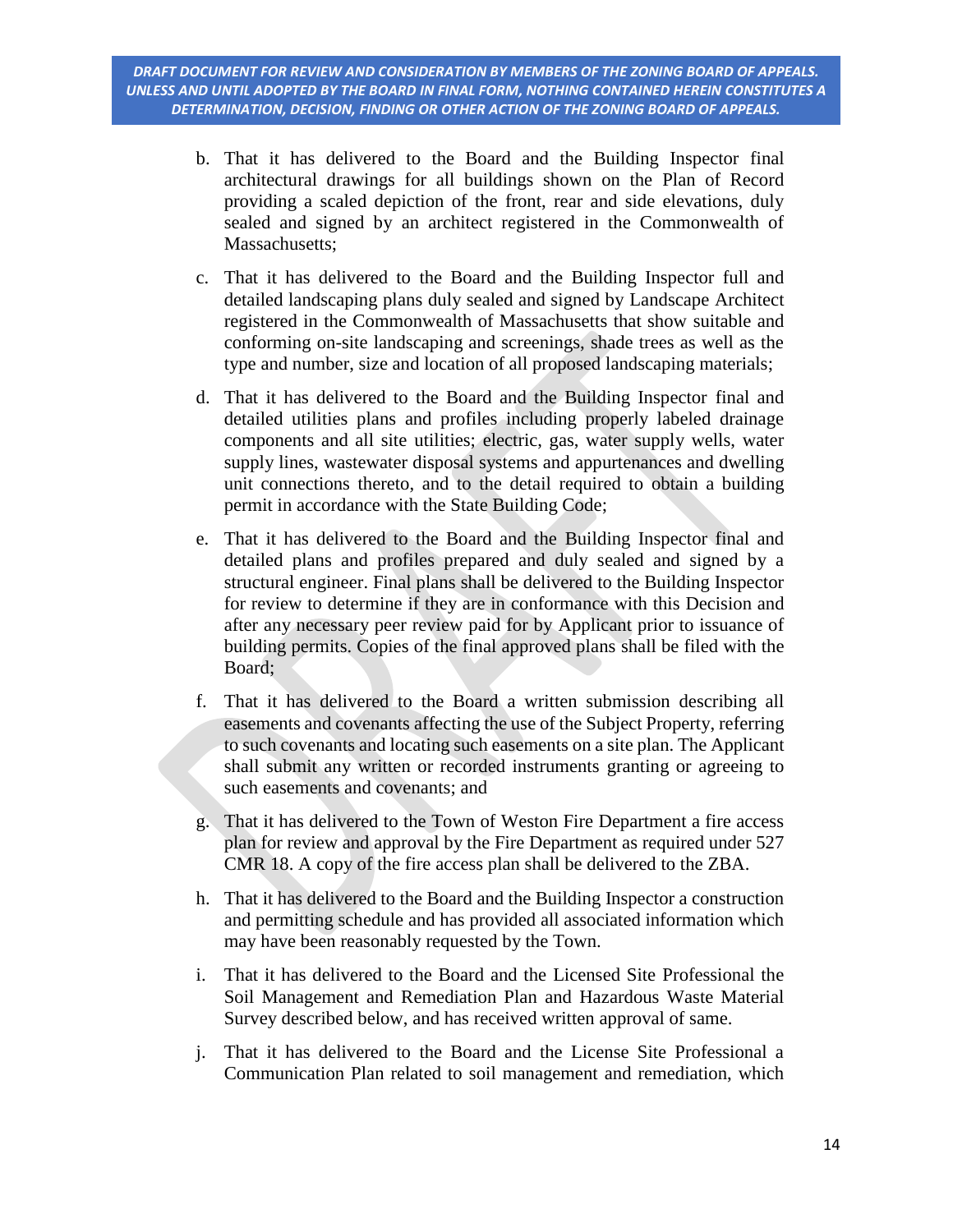shall include, at a minimum, a meeting schedule and notification procedures, and has received written approval of same.

- k. That it has delivered to the Board and the Board of Health an Infectious Disease Preparedness Plan, and has received written approval of same.
- l. That it has delivered to the Board evidence of the transfer, or deed restriction, of the 48 Acres, as described below, and that such transfer or restriction has been duly recorded.

34. Prior to starting any work under this Comprehensive Permit, the Applicant and the general contractor shall hold a preconstruction meeting with the Building Inspector, Town Engineer, and Department of Public Works representative to review the requirements in order to ensure compliance with this Decision.

35. Prior to starting any work under this Comprehensive Permit, the Applicant shall provide to the Building Inspector:

- a. The company affiliation, name, address and business telephone number of the construction superintendent who shall have overall responsibility for construction activities on site.
- b. A copy of a municipal lien certificate indicating that all taxes, assessments and charges due on the Site have been paid.
- c. Certification from the Applicant that all required federal, state and local licenses and permits have been obtained.
- d. Proof that "Dig-Safe" has been notified at least 72 hours prior to the start of any site work.
- e. Proof that street signage is in place to ensure that emergency personnel can locate the Site to provide emergency services to protect and secure the Site and construction personnel.
- f. At least 48 hour written notice. In addition, the Applicant shall provide the Building Inspector with at least 48 hours written notice prior to restarting work if activity on the Site ceases for longer than one month.

In addition, the Applicant shall provide the Building Inspector with at least 48 hours written notice prior to restarting work if activity on the Site ceases for longer than one month.

36. Prior to the occupancy or use of any building constituting a part of the Project, the Applicant shall certify in writing to the Building Inspector and the Board that it has complied with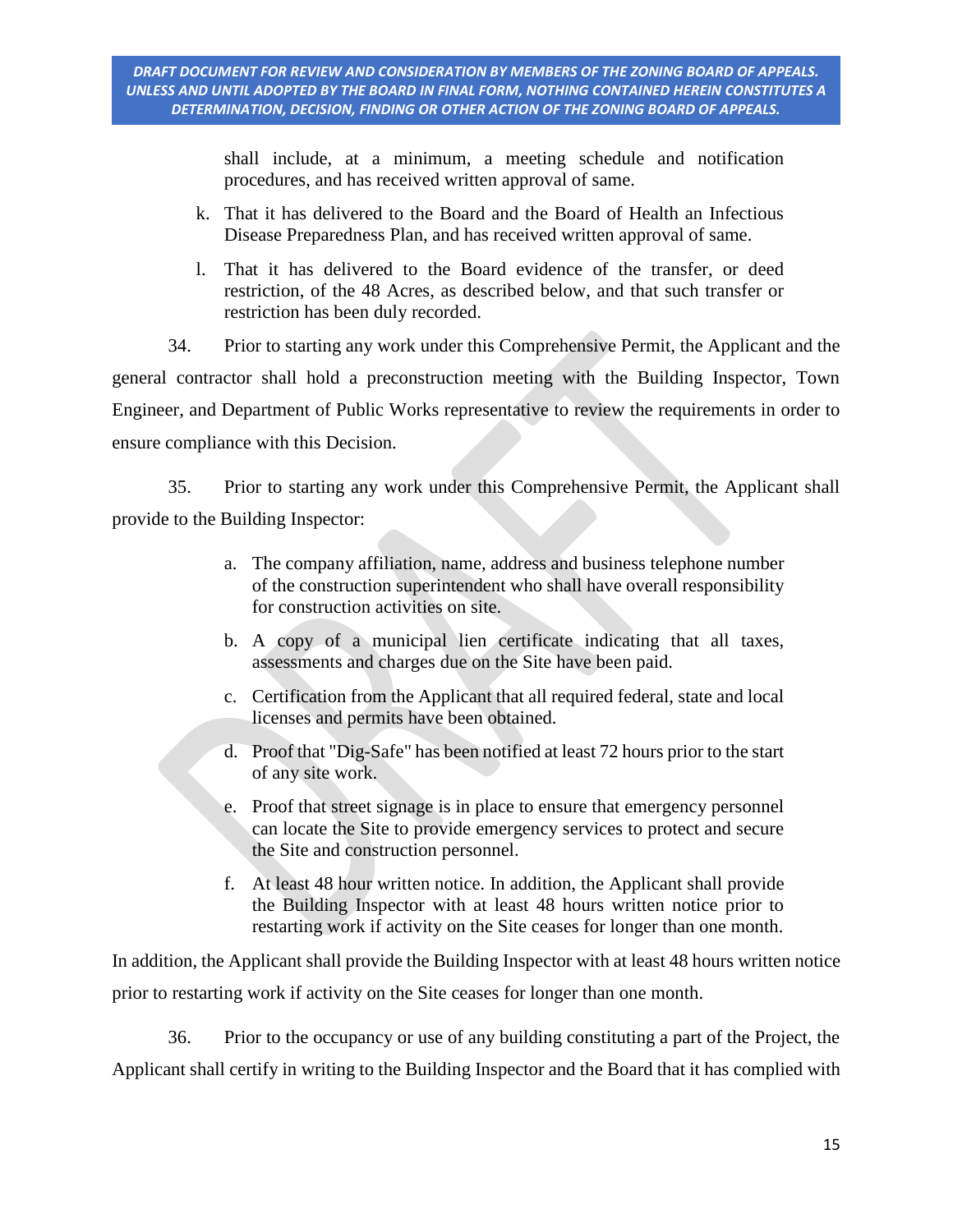the below, and has fulfilled all other requirements which, pursuant to this Decision or other applicable laws or regulations, must be met in advance of a certificate of occupancy.

- a. That it has delivered to the Board and the Building Inspector "As-Built Plans" showing all pavement, buildings, drainage structures, landscaping, and other infrastructure as they exist on the Site, above and below grade, including appropriate grades and elevations. The As-Built Plans shall be duly sealed and signed by a registered land surveyor or civil engineer certifying that the Project as built conforms and complies with the conditions of this Comprehensive Permit.
- b. That it has delivered to the Board and Town Engineer accurate as-built utilities plans and profiles, showing actual in-ground installation of all utilities, copies of which shall be submitted to the Weston Department of Public Works after completion of construction.
- c. That it has completed and complied with the Historic Preservation Conditions set forth below.
- d. That it has completed and complied with the Landscaping Conditions set forth below.
- e. That it has delivered to the Board and the Licensed Site Professional the Final Report with Risk Assessment, as described below and including a risk assessment posed by residual impacted soil to future residents and has received written approval of same.
- f. That it has performed, or caused to be performed, the Highland Intersection Design Work and has implemented the Love Lane mitigation strategy, or has remitted the Love Lane Implementation Costs.

37. The Applicant shall allow the Building Inspector, members of the Board, and Town staff (acting in their capacity as a member of the Board or other Town official) to enter and inspect the Project at will during construction upon reasonable notice to the Applicant.

38. This Comprehensive Permit shall lapse if the Applicant does not commence construction within three (3) years of the date it becomes final (which is the date this Decision is filed with the Town Clerk if no appeal is filed, or the date the last appeal is decided or otherwise terminated favorably to the Applicant in the event of an appeal). The Board may authorize an extension of the three (3)-year period under the applicable state regulations. Construction shall be completed within five (5) years of this Permit taking effect. No phasing of this Project shall take place without the prior approval of the Board.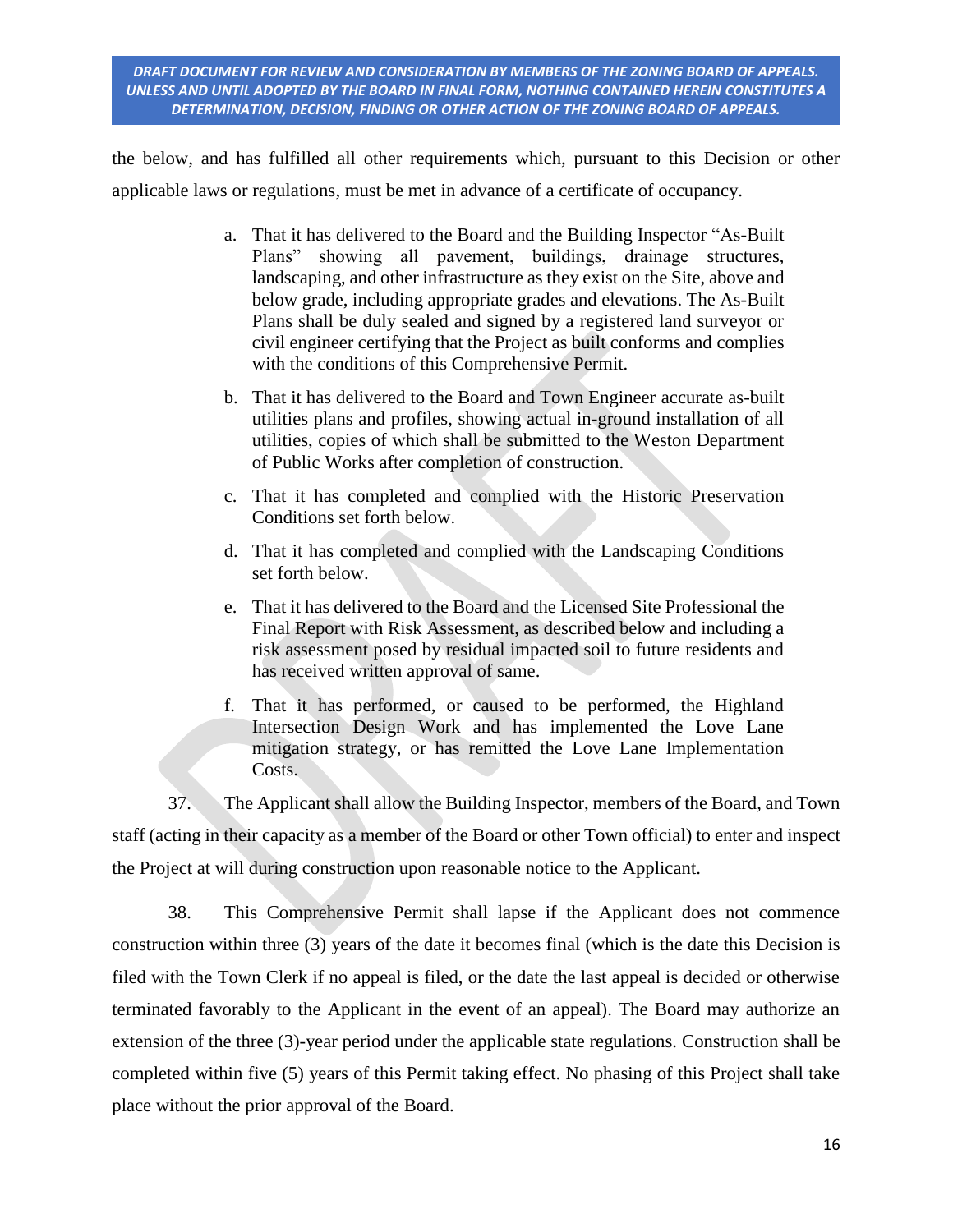## *(2) Architectural and Civil Conditions*

39. The Applicant has represented, and the Board has considered as a part of the Application, all architectural and civil changes as set forth in the updated and revised Plan of Record referenced above and including, but not limited to, the Architectural and Civil changes set forth in the Summary of Changes submitted to the Board on July 10, 2020.<sup>3</sup>

40. The Board expressly conditions the Comprehensive Permit upon compliance with the above and, in addition, adopts each of the Conditions set forth in the Weston PB Comments to Weston Board of Appeals submitted by the Planning Board dated June 19, 2019.

# *(3) Construction Conditions*

41. The Applicant has represented, and the Board has considered as a part of the Application, all construction changes as set forth in the updated and revised Plan of Record referenced above and including, but not limited to, the Construction, Operations and Maintenance changes set forth in the Summary of Changes submitted to the Board on July 10, 2020.

42. The Board expressly conditions the Comprehensive Permit upon compliance with the changes referenced in the foregoing paragraph.

43. The Applicant shall ensure safe and convenient vehicular access to the Site during the entire duration of the construction of the Project. No vehicle associated with the construction of the Project shall park or remain standing or idling on adjacent public roadways.

44. The Applicant shall submit a construction and permitting schedule to the Building Inspector prior to the start of construction and regular reports as appropriate or upon request by the Town with copies to the architect designated by the Building Inspector to review and control project status.

45. The Applicant shall be responsible for ensuring that nuisance conditions do not exist in and around the Site during the construction operations. The Applicant shall at all times use all reasonable means to minimize inconvenience to residents in the general area and to maintain

 $\overline{\phantom{a}}$  $3$  The Summary of Changes is appended as  $Exhibit$ .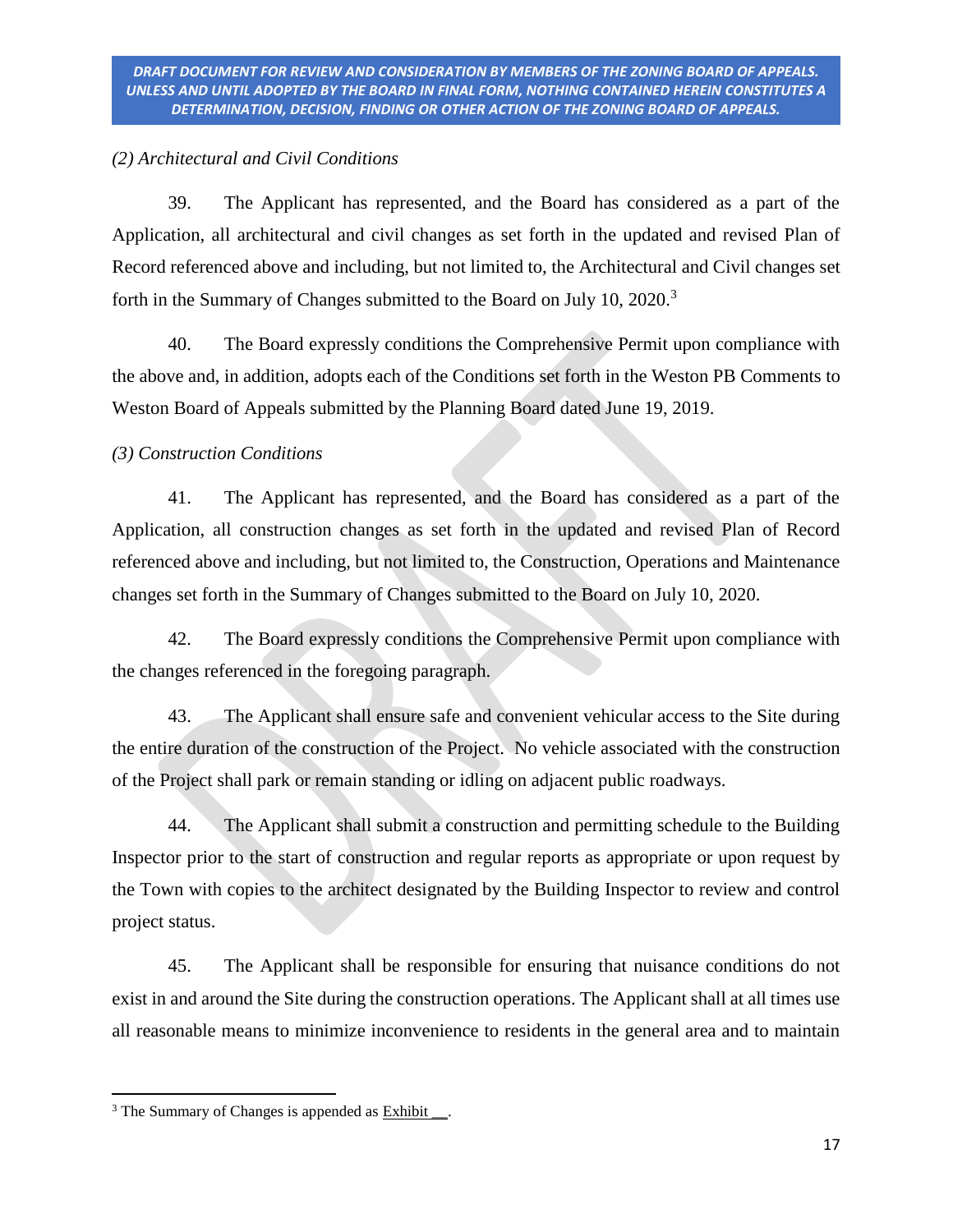security at the Site during construction. In particular, the Applicant shall implement measures to ensure that noise from Project construction activities does not exceed acceptable levels, as set forth by Federal and State regulatory agencies. The Applicant shall cease any excessively loud activities when directed by the Building Inspector.

46. The hours of operation for any construction activities on-Site shall be consistent with Article III, Section 13 of the Town of Weston General By-laws.

47. In addition to, and not in lieu of, the Applicant's obligations under the Soil Management and Licensed Site Professional Conditions below, the Applicant shall be responsible to ensure that all public ways are maintained and kept free from construction debris. The Applicant and its contractors, employees and agents shall perform cleanup of all construction debris caused by Site construction activity. The Applicant shall be responsible for prompt repair of any damage caused to roadways or any public infrastructure.

### *(4) Historic Preservation Conditions*

48. The Applicant has represented, and the Board has considered as a part of the Application, all historic preservation changes as set forth in the updated and revised Plan of Record referenced above and including, but not limited to, the Historical changes set forth in the Summary of Changes submitted to the Board on July 10, 2020.

49. The Board expressly conditions the Comprehensive Permit upon compliance with the changes referenced in the foregoing paragraph.

## *(5) Soil Management and Licensed Site Professional Conditions*

50. The Applicant has represented, and the Board has considered as a part of the Application, all soil management changes as set forth in the updated and revised Plan of Record referenced above and including, but not limited to, the Licensed Site Professional changes set forth in the Summary of Changes submitted to the Board on July 10, 2020.

51. As a result of arsenic and lead which has been identified at the Site, and in particular in the orchard area and around historic barns, additional Conditions are necessary to reasonably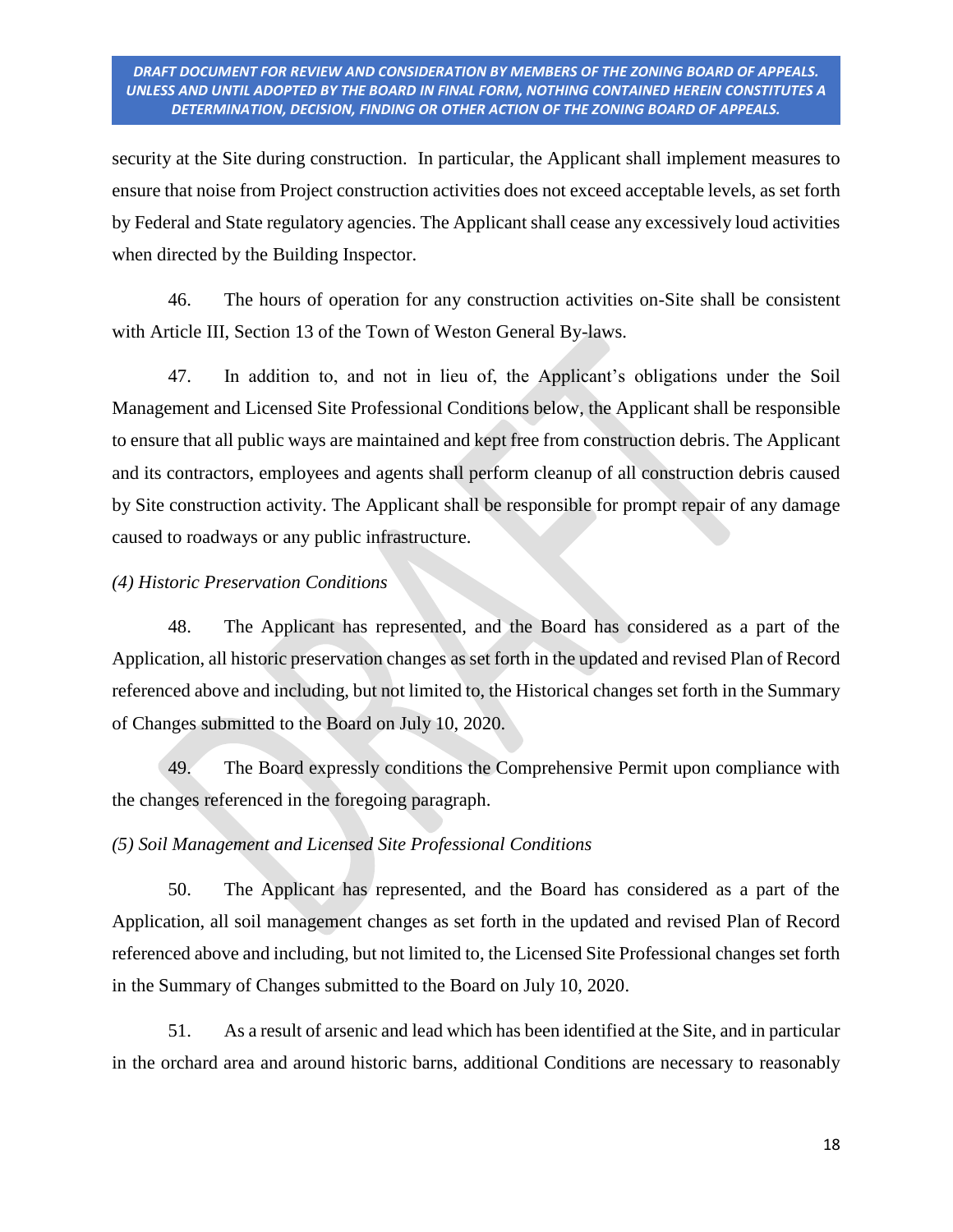mitigate the health and safety risks that hazardous soil, and dust during earthwork and construction, causes for existing residents and for future occupants of the housing.

52. The Board expressly conditions the Comprehensive Permit upon compliance with the above and, in addition, adopts each of the Conditions set forth in the Proposed Conditions for Permitting submitted by Peer Reviewer James A. Luker dated March 16, 2020 (the "Luker Peer Review").

53. The Applicant shall provide funding for the services of a Licensed Site Professional ("LSP") on behalf of the Town throughout the period of construction. The LSP shall review and approve the plans, surveys and certifications as set forth in the Luker Peer Review Proposed Conditions.

54. The Applicant shall submit a detailed Soil Management and Remediation Plan to the LSP and the Board for approval, which approval shall not be unreasonably withheld. At a minimum, the Soil Management and Remediation Plan shall include the provisions set forth in the Luker Peer Review.

55. The Applicant shall deliver to the Town a satisfactory surety instrument, that shall not expire unless and until it is satisfactorily replaced or released, in an amount to be reasonably determined by the Town Department of Public Works but not less than 2x the estimated cost to perform soil remediation work in the event that the Applicant fails to fully perform the obligations under the Soil Management and Remediation Plan, or otherwise disturbs impacted soils and fails to remediate. The surety instrument shall be fully released upon the satisfactory completion of the work in question as voted by majority vote of the Board.

## *(6) Landscaping Conditions*

56. The Applicant has represented, and the Board has considered as a part of the Application, all landscaping changes as set forth in the updated and revised Plan of Record referenced above and including, but not limited to, the Landscaping changes set forth in the Summary of Changes submitted to the Board on July 10, 2020, as well as the Invasive Management Plan.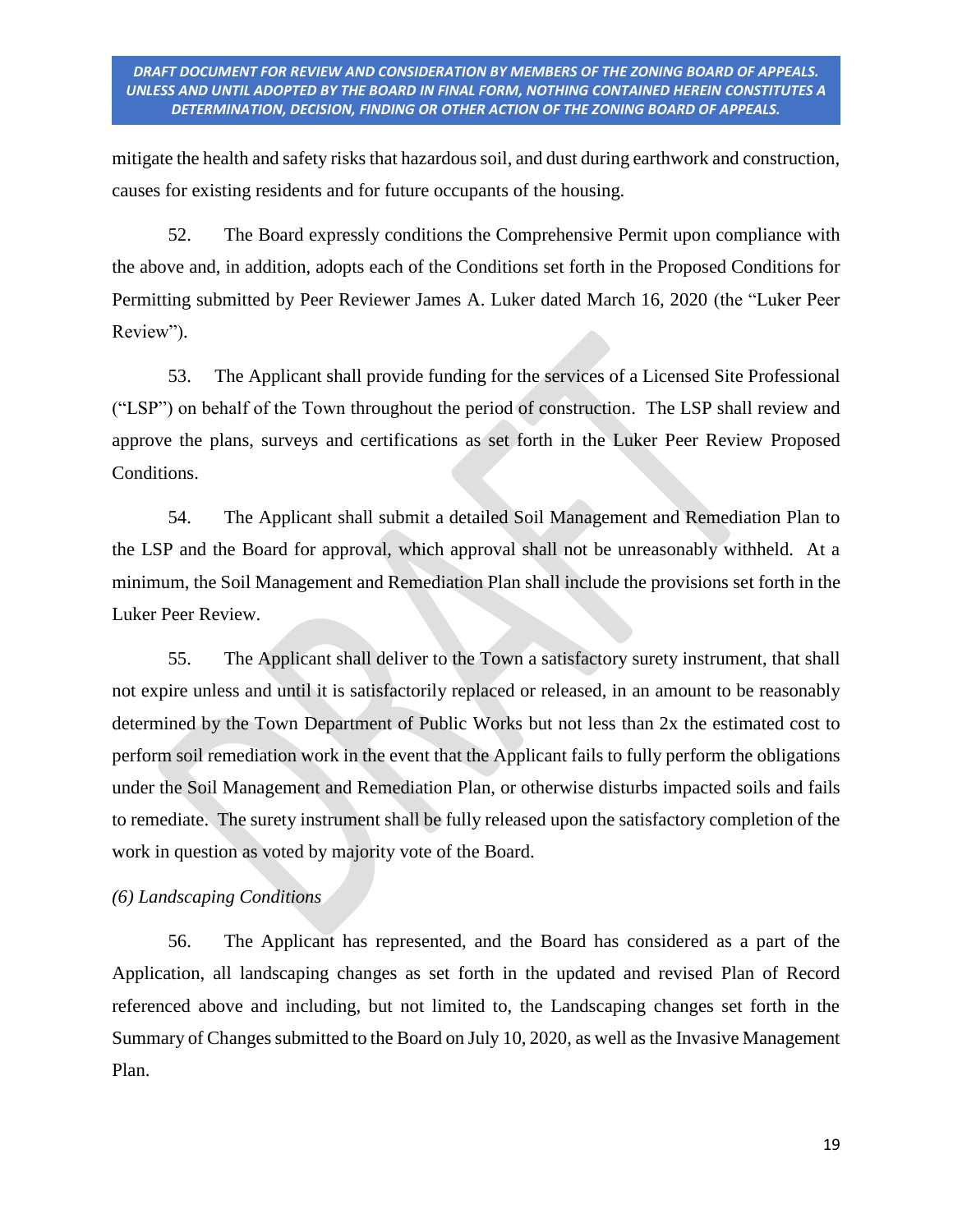57. The Board expressly conditions the Comprehensive Permit upon compliance with the above.

58. The Applicant shall be responsible for maintaining landscaping and shall be responsible for trash removal, snow removal, biannual inspection and maintenance of catch basins, dry wells, annual pump out and inspection of septic systems, and other infrastructure maintenance.

### *(7) Land Donation to Weston Forest & Trails Condition*

59. The Applicant has represented, and the Board has considered as a part of the Application, the donation of 48 acres of the Subject Property (the "48 Acres") to Weston Forest and Trails Association (or such other division or affiliate of the Town of Weston as may be selected by the Town). In the event that Weston Forest and Trails Association declines to accept the 48 Acres, the Applicant shall place a permanent conservation restriction on the 48 Acres. The transfer, or deed restriction, shall be duly recorded prior to the issuance of any building permit for the Project.

60. The 48 Acres consist of the northerly, uplands portion of the Subject Property. The donation, or restriction, of the 48 Acres will maximize the preservation of existing natural spaces abutting town-owned forest land, prevent the disturbance of wetlands areas, and increase recreational trail areas for the benefit of both occupants of the proposed housing and existing residents of the town.

61. The Board expressly conditions the Comprehensive Permit upon compliance with the above.

#### *(7) Traffic Safety Conditions*

62. The Applicant has represented, and the Board has considered as a part of the Application, all traffic safety changes as set forth in the updated and revised Plan of Record referenced above and including, but not limited to, the Traffic/RSA changes set forth in the Summary of Changes submitted to the Board on July 10, 2020.

63. The Board expressly conditions the Comprehensive Permit upon compliance with the above and, in addition, adopts each of the Conditions set forth in the Transportation Peer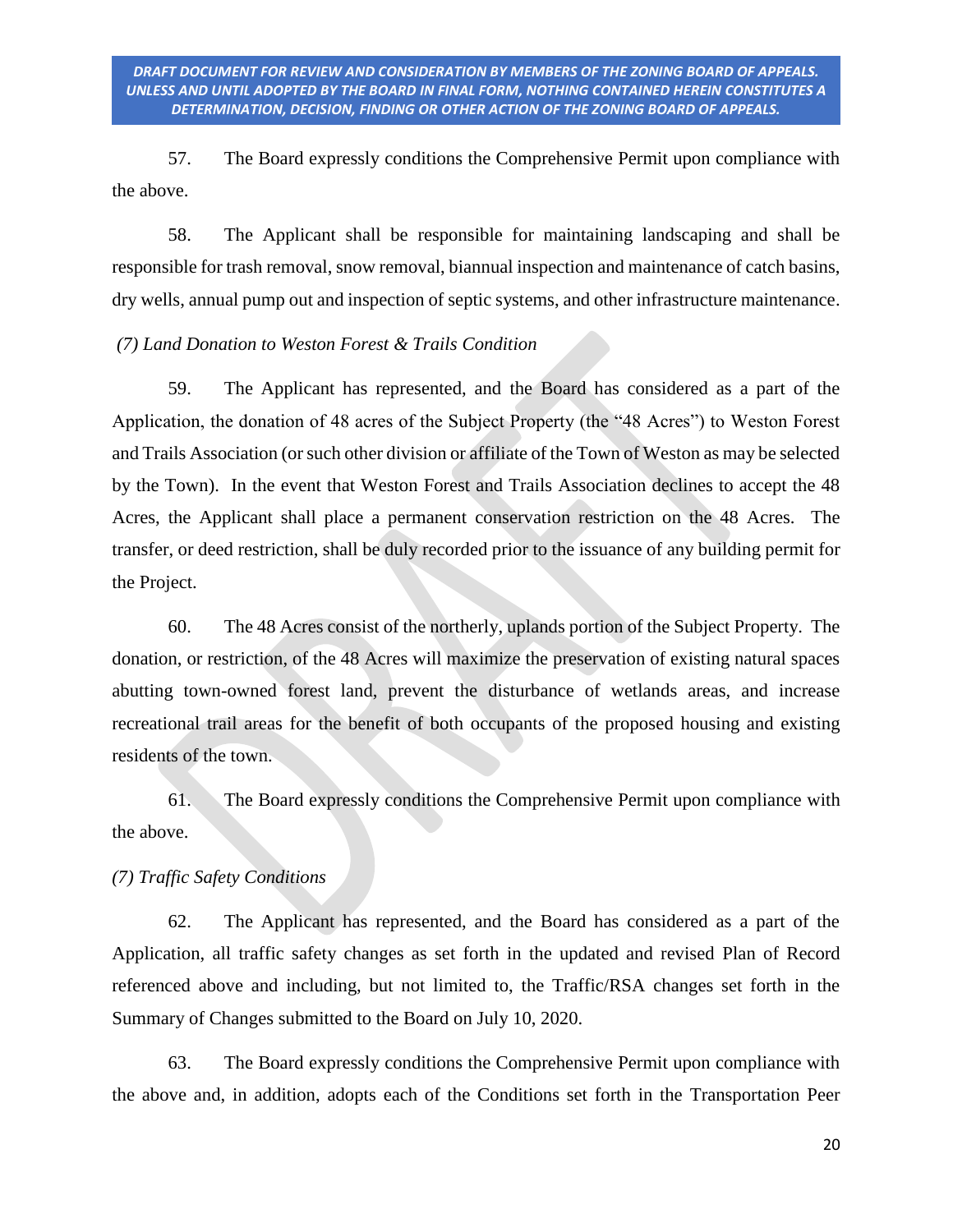Review Comments submitted by Peer Reviewer Robert J. Michaud dated May 28, 2020 (the "Michaud Peer Review Conditions").

64. As a result of the crash rates and safety issues identified in the RSAs, direct testimony regarding traffic safety issues, and lack of public transportation options, additional Conditions are necessary to reasonably mitigate the health and safety risks that this Project will create and/or increase for existing residents and future occupants of the housing.

65. In light of the traffic safety risks and issues in the immediate vicinity of the Site, and the Highland Street and Boston Post Road intersections serving as the "gateway" intersections principally impacted by the Project, the Applicant shall, within 180 days of the date of this Decision, complete or provide funding for an engineering, design, an associated supporting design report and a construction cost estimate (the "Highland Intersection Design Work"); all of which shall be of sufficient detail, scope and quality to permit the Town to subsequently pursue state funding for final design and construction of these needed safety improvements.

66. In light of the traffic safety risks and issues in the immediate vicinity of the Site, and the impact of the Project upon the Love Lane intersection, due to Love Lane's: (i) proximity to the Site, (ii) narrow and curved dimensions, (iii) lack of sidewalks, (iv) residential nature, and (v) "cut-through" potential, the Applicant shall, within 180 days of the date of this Decision, prepare and submit an origin-destination (O-D) volume study to the Town, which shall identify and assess potential strategies to mitigate traffic and safety issues at the Love Lane Intersection. Upon receipt of the O-D volume study, the Town (through appropriate local approval and regulatory means as supported by the Board of Selectmen) shall review and select a traffic mitigation strategy, and shall notify the Applicant of the selected strategy and estimated cost to implement ("Love Lane Implementation Costs"). The Applicant shall be responsible for the Love Lane Implementation Costs (up to a maximum of \$\_\_\_\_\_), and shall remit such amount to the Town within 45 days of the notice.

### *(8) Infectious Disease Prevention*

67. As a condition of the Comprehensive Permit, the Applicant shall submit a sitespecific Infectious Disease Preparedness Plan to the Board of Health for review and approval. The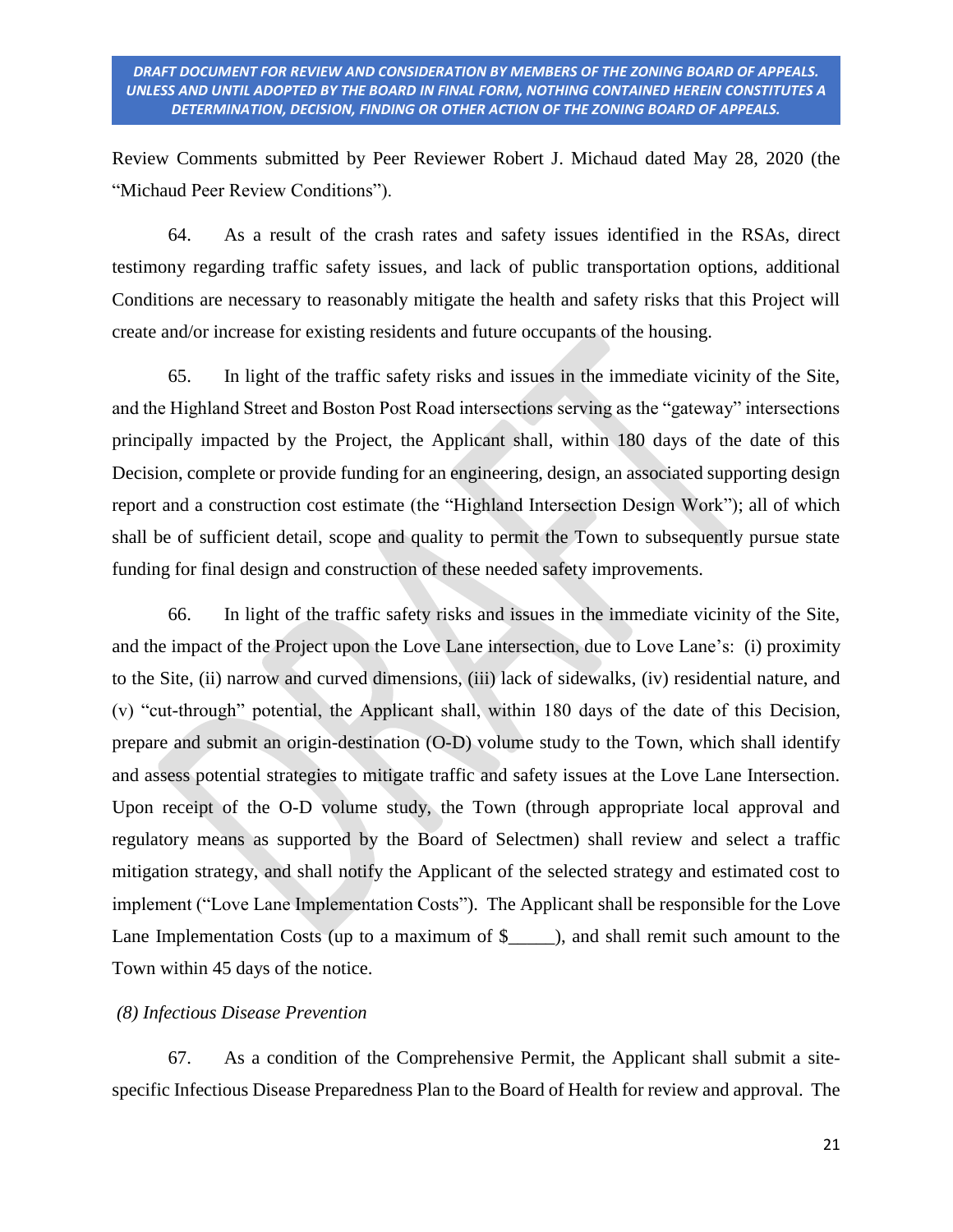Infectious Disease Preparedness Plan shall provide a detailed description of measures which will be implemented by the Applicant in the event of an incident, such as COVID-19, which poses an immediate safety risk to occupants of the housing and/or to the community as a result of "community spread." The Infectious Disease Preparedness Plan shall further comply with all local, state and/or federal law, regulations and/or guidelines regarding infectious disease prevention best practices for multi-unit housing. The Applicant shall be responsible for ongoing review, updates and implementation of the Infectious Disease Preparedness Plan, and shall provide all plan updates to the Board of Health.

#### *c. Waivers*

68. The following waivers of the Zoning By-Laws requested by the Applicant are acted upon as follows:

a. §V.B: Uses

*Multifamily dwellings not permitted in the Single Family Residence District A or B.*

Voted  $\overline{\phantom{a}}$ : Waiver GRANTED to permit the construction of the multifamily apartment buildings and accessory building structures as shown on the Plan of Record, as conditioned above and as amended to comply with this Decision.

b. §V.G.1: Wetlands and Flood Plain Protection Districts A & B

*No construction requiring any utility is permitted in the Wetlands and Flood Plain Protection Districts A and B, unless the Planning Board, pursuant to a Special Permit or Site Plan Approval, as applicable, determines that all utilities are located, protected and constructed as to minimize or eliminate flood damage and that methods of disposal for sewage, refuse, and other wastes and methods of providing drainage are adequate to reduce flood hazards and prevent pollution.* 

Voted  $\overline{\phantom{a}}$ : Waiver GRANTED to permit the construction of the multifamily apartment buildings and accessory building structures as shown on the Plan of Record, as conditioned above and as amended to comply with this Decision.

c. §V.G.2.b(i): Wetlands and Flood Plain Protection District A

*No Dumping or filling or relocation of earth materials is permitted in the Wetlands and Flood Plain Protection District A.*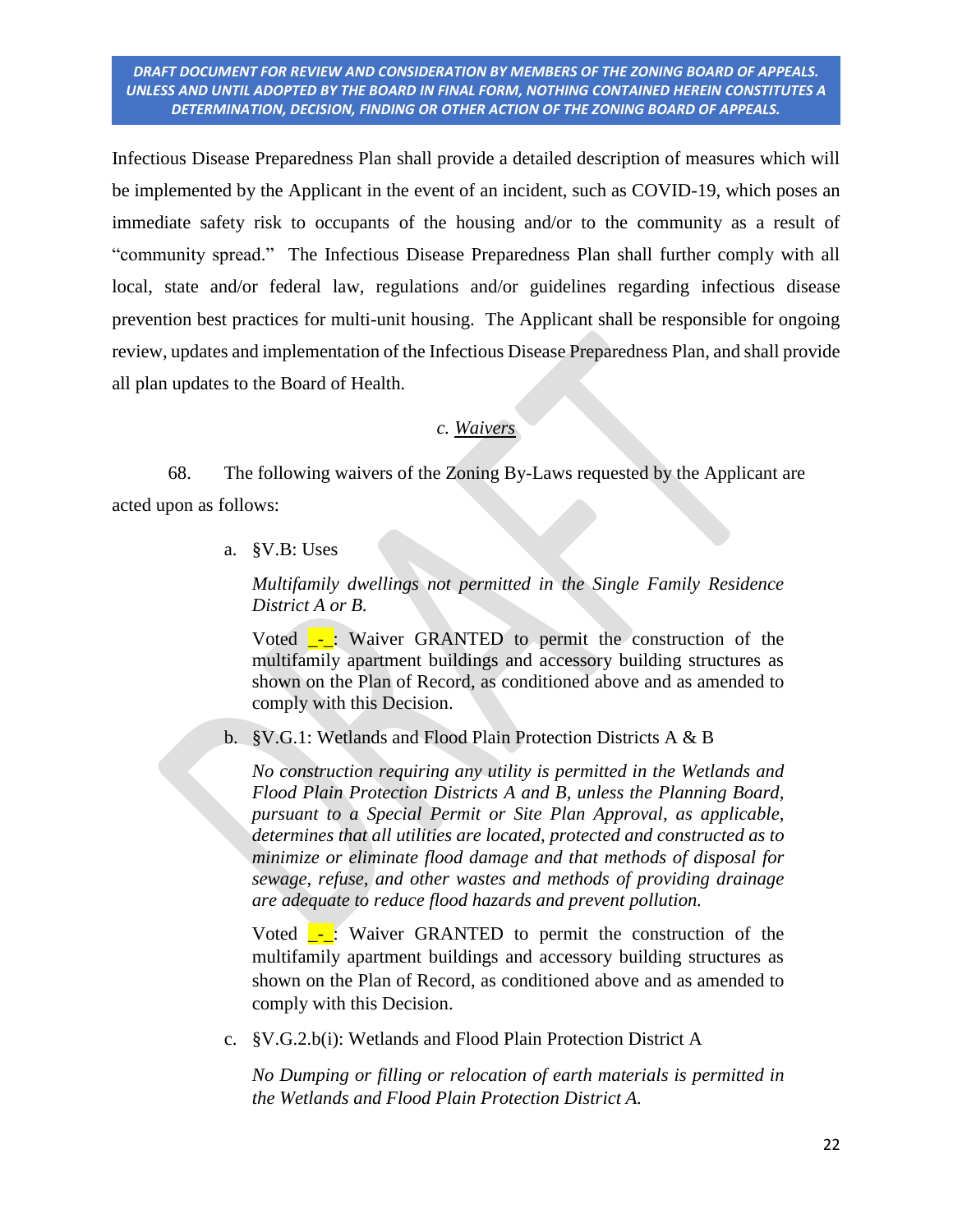> Voted  $\overline{\phantom{a}}$ : Waiver GRANTED to permit excavation and grading as shown on the Plan of Record, as conditioned above and as amended to comply with this Decision.

d. §V.I.3.a: Earth Removal

*Unless permitted by the Planning Board, pursuant to a Special Permit or Site Plan Approval, as applicable, the removal of earth shall only be permitted where the removal of material from a property does not exceed the import of material associated with:*

- *construction or alteration of a way (including, a driveway);*
- *construction of installation of a residential septic or drainage system, underground fuel storage stank or utility on the same premises that the system would be serving; and/or*
- *the removal of unsuitable material.*

Voted  $\overline{\phantom{a}}$ : Waiver GRANTED to permit the removal of earth as shown on the Plan of Record, as conditioned above and as amended to comply with this Decision.

e. §V.I.5: Construction Trailer

*The Inspector of Buildings may permit, upon written application, the location of a construction trailer or trailers on a lot or parcel of land, which construction trailer may be used for a period not exceeding six months as the offices and headquarters for the contractor or contractors engaged in construction on such lot or parcel of land. A permit issued by the Inspector of Buildings can be renewed for additional 6 month periods.*

Voted  $\overline{\phantom{a}}$ : Waiver GRANTED IN PART to permit the Building Inspector to issue additional permit renewals as may be necessary to allow construction trailers on the Site for the duration of construction of the Project.

f. §VI.E(2): Height of Pitched Roofs

*37 feet or 2.5 stories, whichever is less.*

Voted  $\overline{\phantom{a}}$ : Waiver GRANTED to allow an approximately 54.49 ft. building and an approximately 52.75 ft. building as shown on the Plan of Record, as conditioned above and as amended to comply with this Decision..

g. §VI.B(2): Minimum Setback from Lot Line

*Single Family District A: 45 ft.*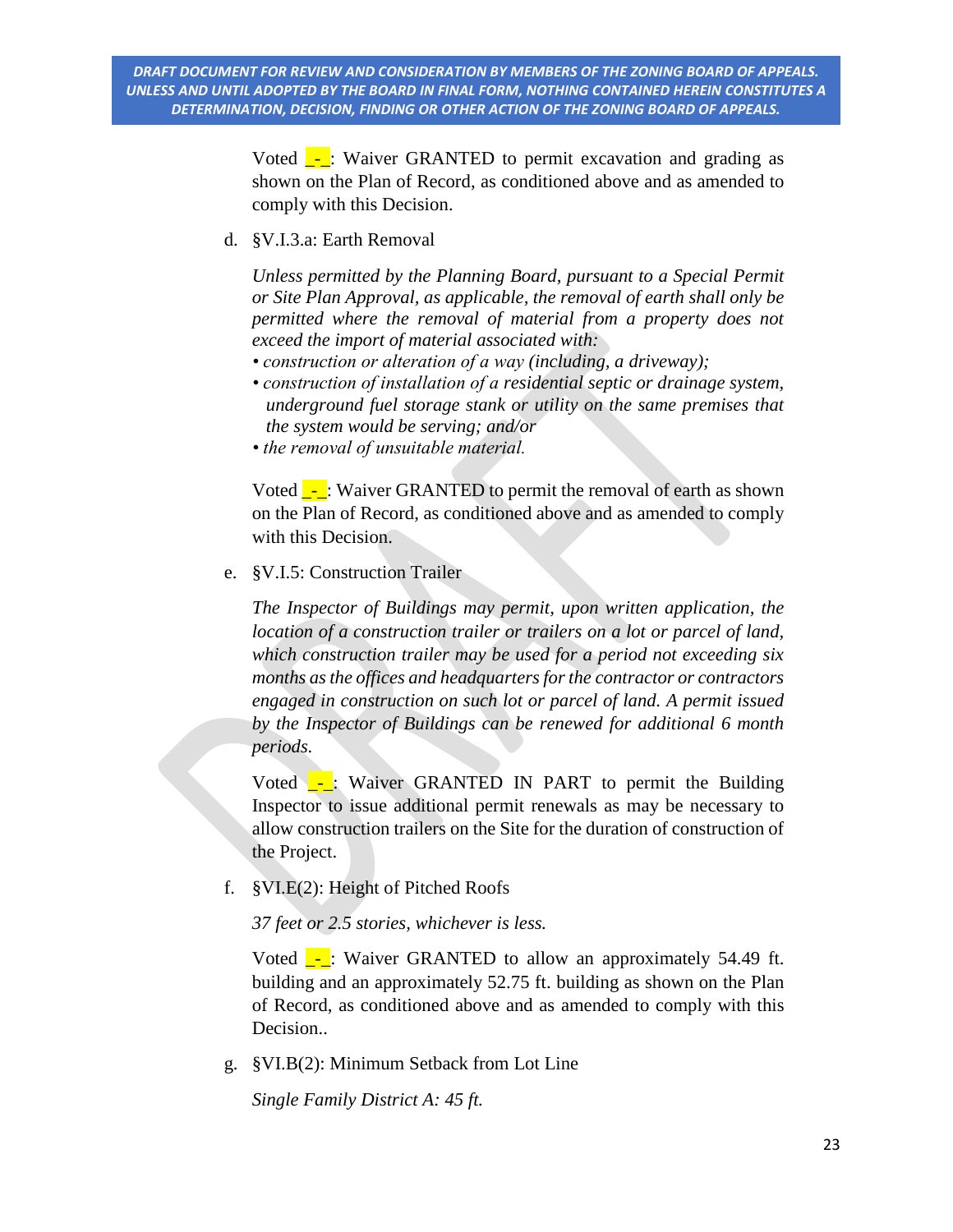*Single Family District B: 35 ft. Multiple Dwelling District A: 65 ft. Multiple Dwelling District B: 100 ft.*

Voted  $\overline{\phantom{a}}$ : Waiver GRANTED to allow a 33.5 ft. setback from the side lot line along 775 Boston Post Road as shown on the Plan of Record, as conditioned above and as amended to comply with this Decision.

h. §VI.F.3: Maximum FAR

*0.10*

Voted  $\overline{\phantom{a}}$ : Waiver GRANTED to allow a FAR of 0.14 as shown on the Plan of Record, as conditioned above and as amended to comply with this Decision.

i. §VII.B: Sign Regulations

*The following signs are permitted in residence districts without a permit: (i) one temporary nonilluminated sign advertising sale or rent of premises, and (ii) nonilluminated sign or name plate not more than 2 square feet indicating persons occupying the premises. The Planning Board, through a Special Permit or Site Plan Approval, as applicable, may permit larger signs, but not larger than 20 square feet in area and 10 feet in dimension.*

Voted -: Waiver GRANTED IN PART to permit nonilluminated signage of typical size associated with a multifamily development.

69. The following waivers of the General Town By-Laws requested by the Applicant are acted upon as follows:

a. Article XI: Material Removal By-Law

*Removal of soil, loam, sand or gravel from any Land not in public use is prohibited, unless expressly allowed by Section VI.I(3) of the Zoning Bylaw or authorized by a Special Permit.*

Voted  $\overline{\phantom{a}}$ : Waiver GRANTED, to the extent necessary in light of the waiver of the zoning by-law set forth above, to permit the removal of soil as shown on the Plan of Record, as conditioned above and as amended to comply with this Decision.

b. Article XXIII: Scenic Roads By-Law

*Any repair maintenance, reconstruction or paving work to be done within the Scenic Road Boundary that involves (i) cutting down or*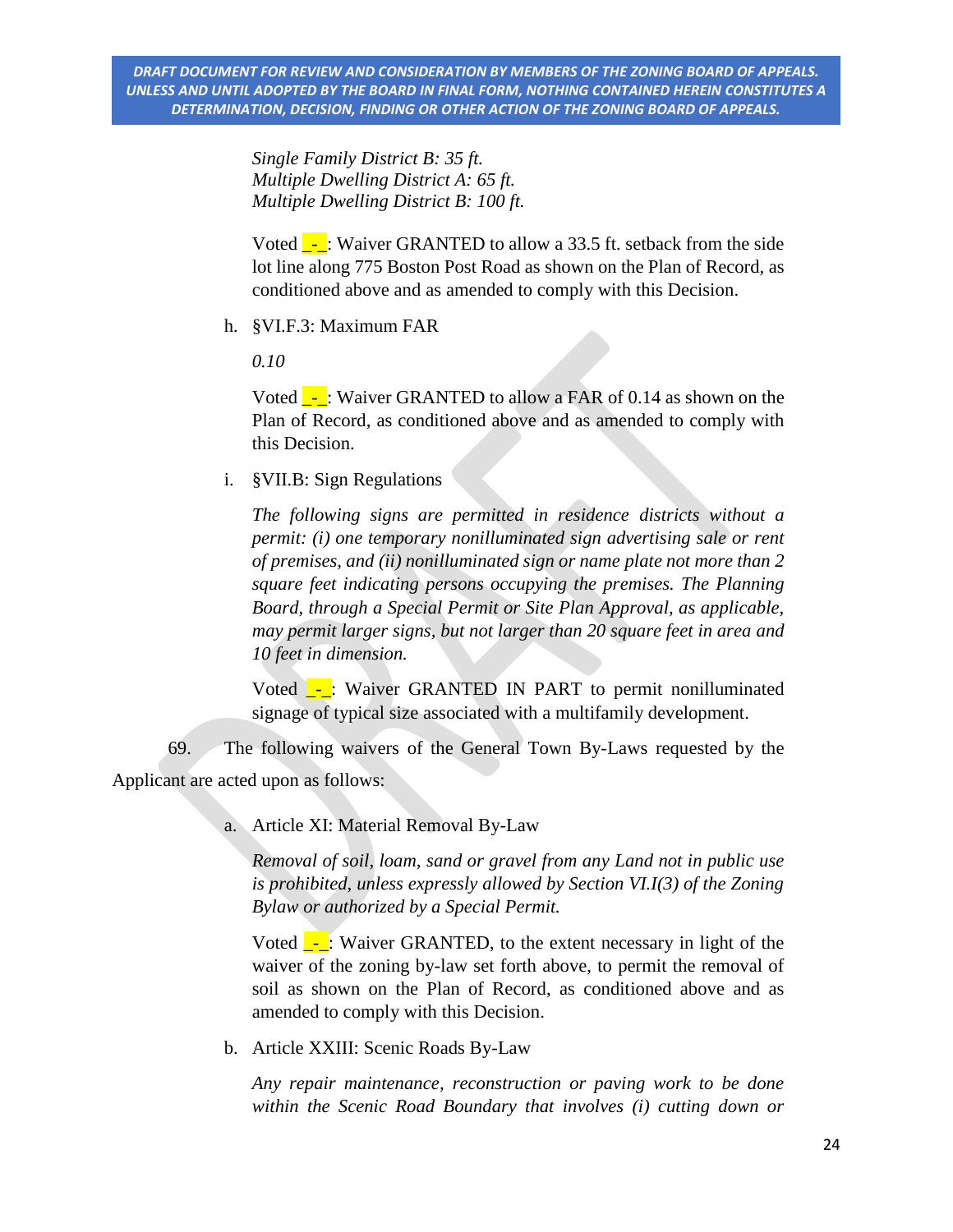*removing significant trees, or (ii) tearing down, burial, relocation or destruction of stone walls or portions thereof requires prior written approval of the Planning Board after a public hearing.*

Voted  $\overline{\phantom{a}}$ : Waiver GRANTED to permit the work to be done within the Scenic Road Boundary as shown on the Plan of Record, as conditioned above and as amended to comply with this Decision.

c. Article XXVII: Stormwater and Erosion Control By-Laws

*A Major Permit from the Stormwater Permitting Authority is required for certain land disturbance activities, including, without limitation, any land disturbance (i) exceeding an area of 5,000 SF, or more than 20% of a parcel or lot, whichever is less and (ii) creation of new impervious surface area greater than 2,500 SF. A public hearing is also required for Major Permits where the design standards cannot be met.*

Voted  $\frac{1}{\sqrt{2}}$ : Waiver GRANTED to permit land disturbance activities as shown on the Plan of Record, as conditioned above and as amended to comply with this Decision.

d. Article XXVI: Demolition Delay

*The demolition of any building constructed before 1945, and located within an area listed on the National Register of Historic Places is subject to review by the Weston Historical Commission.*

Voted  $\frac{1}{\sqrt{2}}$ : Waiver GRANTED to permit demolition as shown on the Plan of Record, as conditioned above and as amended to comply with this Decision.

70. The following waivers of additional Town Rules and Regulations requested by the Applicant are acted upon as follows:

a. Site Plan Approval Rules and Regulations

*Requirement for Site Plan Approval, to the extent applicable.*

Voted  $\frac{1}{\sqrt{2}}$ : Waiver GRANTED to permit the construction of the multifamily apartment buildings and accessory building structures as shown on the Plan of Record, as conditioned above and as amended to comply with this Decision.

b. Board of Health Regulations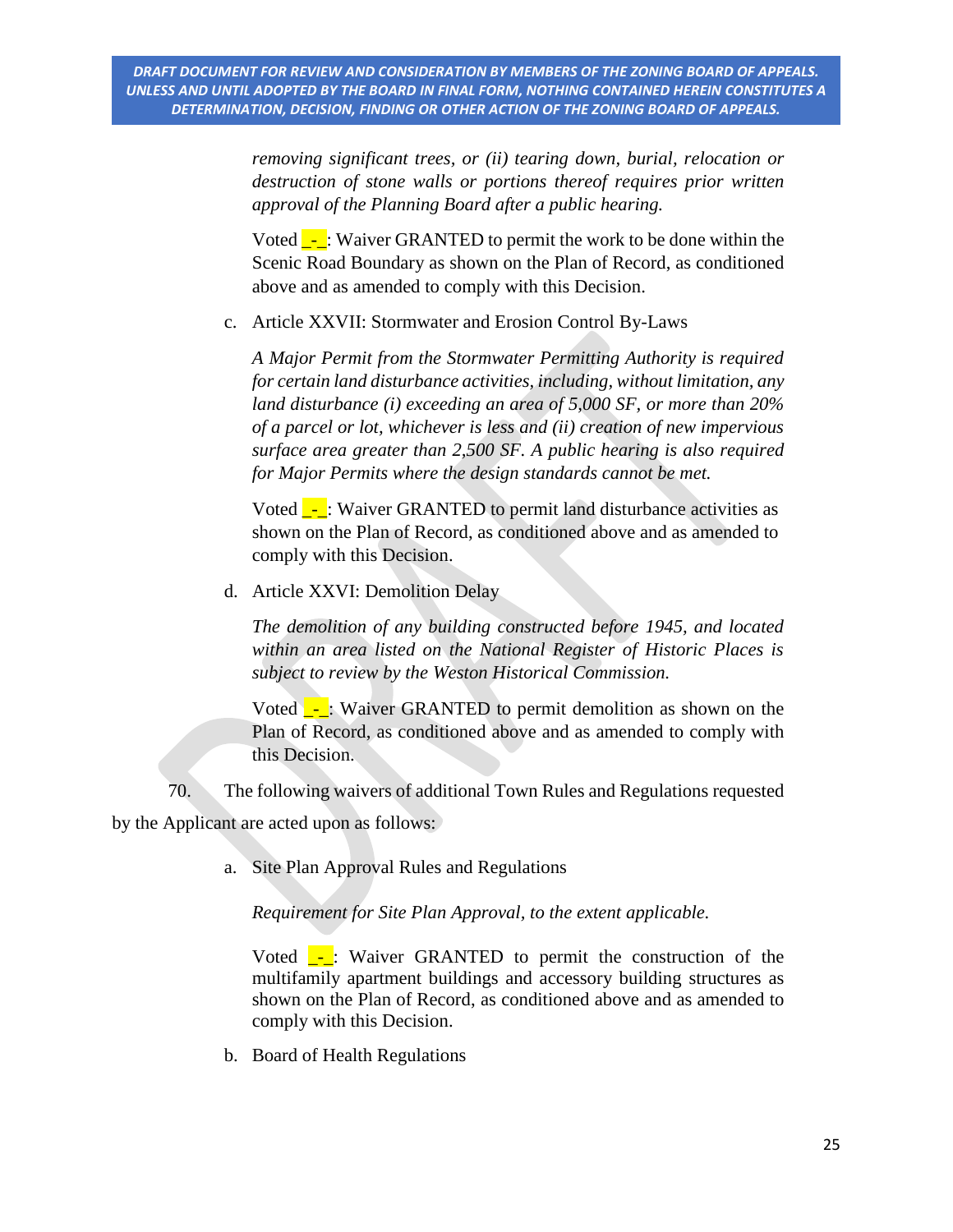*The requirements to comply with the local Board of Health Regulations for Sewage Disposal Systems.*

Voted **\_-**: Waiver GRANTED with respect to Board of Health Regulations for Sewage Disposal Systems to permit construction as shown on the Plan of Record, as conditioned above and as amended to comply with this Decision.

c. Tree Removal Policy for Landowners

*Landowners must obtain prior permission from the Conservation Commission prior to any tree or brush removal or trimming, vegetation removal or cutting, lawn expansion, soil grading and construction) inthe following areas:*

*• Wetland Resource Area (defined as 100 year flood zone, wetlands, streams, ponds and marshes); Riverfront Areas (land within 200 feet of a perennial stream);*

- *Buffer zones; and*
- *25-Foot No Disturb Zone*

Voted  $\overline{\phantom{a}}$ : Waiver GRANTED to permit the removals as shown on the Plan of Record, as conditioned above and as amended to comply with this Decision.

d. Weston Conservation Commission 25-ft No Disturb Zone

*No work of any kind (e.g., tree or brush removal or trimming, vegetation removal or cutting, lawn expansion, soil grading, and construction) is permitted within the 25-Foot No Disturb Zone and permission is required from the Conservation Commission prior to any removal of trees within such Zone.*

Voted  $\overline{\phantom{a}}$ : Waiver GRANTED to permit the work as shown on the Plan of Record, as conditioned above and as amended to comply with this Decision.

e. Model BOH Regulation for Private Wells

*A permit from the Board of Health is required prior to the commencement of construction of a private well.*

Voted  $\frac{1}{\sqrt{2}}$ : Waiver GRANTED to permit the construction as shown on the Plan of Record, as conditioned above and as amended to comply with this Decision.

f. General

Local requirements, codes, bylaws, and regulations, to the extent *applicable.*